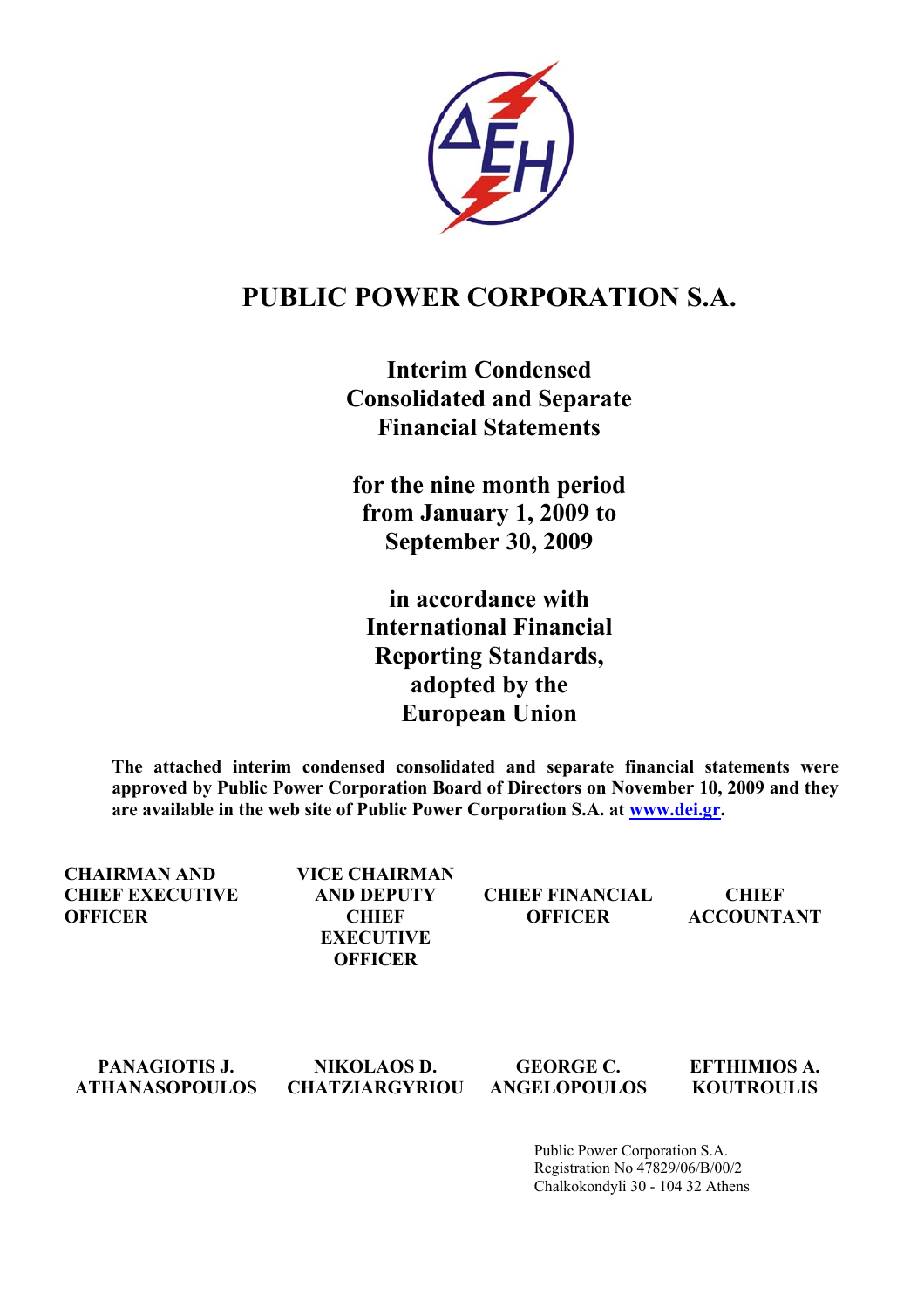### **PUBLIC POWER CORPORATION S.A. INTERIM CONDENSED CONSOLIDATED AND SEPARATE STATEMENTS OF INCOME FOR THE NINE MONTH PERIOD ENDED SEPTEMBER 30, 2009**

(All amounts in thousands of Euro - except share and per share data)

|                                                             | <b>GROUP</b>              |                           |                           |                           | <b>PARENT COMPANY</b>     |                           |                           |                           |  |
|-------------------------------------------------------------|---------------------------|---------------------------|---------------------------|---------------------------|---------------------------|---------------------------|---------------------------|---------------------------|--|
|                                                             | 01.01.2009-<br>30.09.2009 | 01.01.2008-<br>30.09.2008 | 01.07.2009-<br>30.09.2009 | 01.07.2008-<br>30.09.2008 | 01.01.2009-<br>30.09.2009 | 01.01.2008-<br>30.09.2008 | 01.07.2009-<br>30.09.2009 | 01.07.2008-<br>30.09.2008 |  |
| <b>REVENUES:</b>                                            |                           |                           |                           |                           |                           |                           |                           |                           |  |
| Revenue from energy sales                                   | 4,225,873                 | 4,120,461                 | 1,482,967                 | 1,552,667                 | 4,217,380                 | 4,120,326                 | 1,478,809                 | 1,552,566                 |  |
| Other                                                       | 268,606                   | 295,858                   | 83,087                    | 98,714                    | 268,606                   | 295,858                   | 83,087                    | 98,714                    |  |
|                                                             | 4,494,479                 | 4,416,319                 | 1,566,054                 | 1,651,381                 | 4,485,986                 | 4,416,184                 | 1,561,896                 | 1,651,280                 |  |
| <b>EXPENSES:</b>                                            |                           |                           |                           |                           |                           |                           |                           |                           |  |
| Payroll cost                                                | 823,424                   | 792,068                   | 280,354                   | 271,520                   | 820,291                   | 788,720                   | 279,990                   | 270,233                   |  |
| Fuel                                                        | 1,381,356                 | 2,034,428                 | 500,668                   | 814,861                   | 1,381,356                 | 2,034,428                 | 500,668                   | 814,861                   |  |
| Depreciation and Amortization                               | 328,377                   | 321,962                   | 110,568                   | 108,929                   | 324,672                   | 318,862                   | 109,220                   | 107,852                   |  |
| Energy purchases                                            | 410,212                   | 772,106                   | 137,206                   | 310,687                   | 417,723                   | 783,852                   | 139,647                   | 315,764                   |  |
| Transmission system usage                                   | 232,898                   | 256,712                   | 75,899                    | 89,060                    | 232,898                   | 256,712                   | 75,899                    | 89,060                    |  |
| Expenditure for $CO2$ emission rights                       | 65,540                    | 110,153                   | 26,330                    | 52,440                    | 65,540                    | 110,153                   | 26,330                    | 52,440                    |  |
| Provisions<br>Loss/(Profit) from cover of $CO2$ liabilities | 51,190                    | 15,821                    | 18,321                    | (4,089)                   | 51,171                    | 15,821                    | 18,314                    | (4,089)                   |  |
| of the year 2008                                            | (17, 553)                 |                           | 1,624                     |                           | (17, 553)                 |                           | 1,624                     |                           |  |
| <b>Financial expenses</b>                                   | 128,020                   | 155,675                   | 38,307                    | 55,676                    | 127,957                   | 155,640                   | 38,302                    | 55,661                    |  |
| Financial income                                            | (13, 840)                 | (24, 151)                 | (5,327)                   | (6,705)                   | (14, 802)                 | (99, 181)                 | (5,308)                   | (6,690)                   |  |
| Other (income)/expense, net                                 | 238,348                   | 215,987                   | 71,688                    | 78,803                    | 232,960                   | 211,669                   | 69,001                    | 77,219                    |  |
| Share of loss/(profit) of associates                        | (515)                     | 15,109                    | 104                       | 11,449                    |                           |                           |                           |                           |  |
| Foreign currency (gains)/losses, net                        | (1,938)                   | 8,729                     | (1,250)                   | 12,005                    | (1,938)                   | 8,729                     | (1,250)                   | 12,005                    |  |
| <b>PROFIT/ (LOSS) BEFORE TAX</b>                            | 868,960                   | (258, 280)                | 311,562                   | (143, 255)                | 865,711                   | (169, 221)                | 309,459                   | (133, 036)                |  |
| Income tax expense                                          | (226,251)                 | 13,650                    | (80, 989)                 | 10,414                    | (225,080)                 | 13,614                    | (80, 572)                 | 11,194                    |  |
| <b>PROFIT/ (LOSS) AFTER TAX</b>                             | 642,709                   | (244, 630)                | 230,573                   | (132,841)                 | 640,631                   | (155, 607)                | 228,887                   | (121, 842)                |  |
| Earnings /(loss)per share, basic and<br>diluted             | 2.77                      | (1.05)                    | 0.99                      | (0.57)                    |                           |                           |                           |                           |  |
| Weighted average number of shares                           | 232,000,000               | 232,000,000               | 232,000,000               | 232,000,000               |                           |                           |                           |                           |  |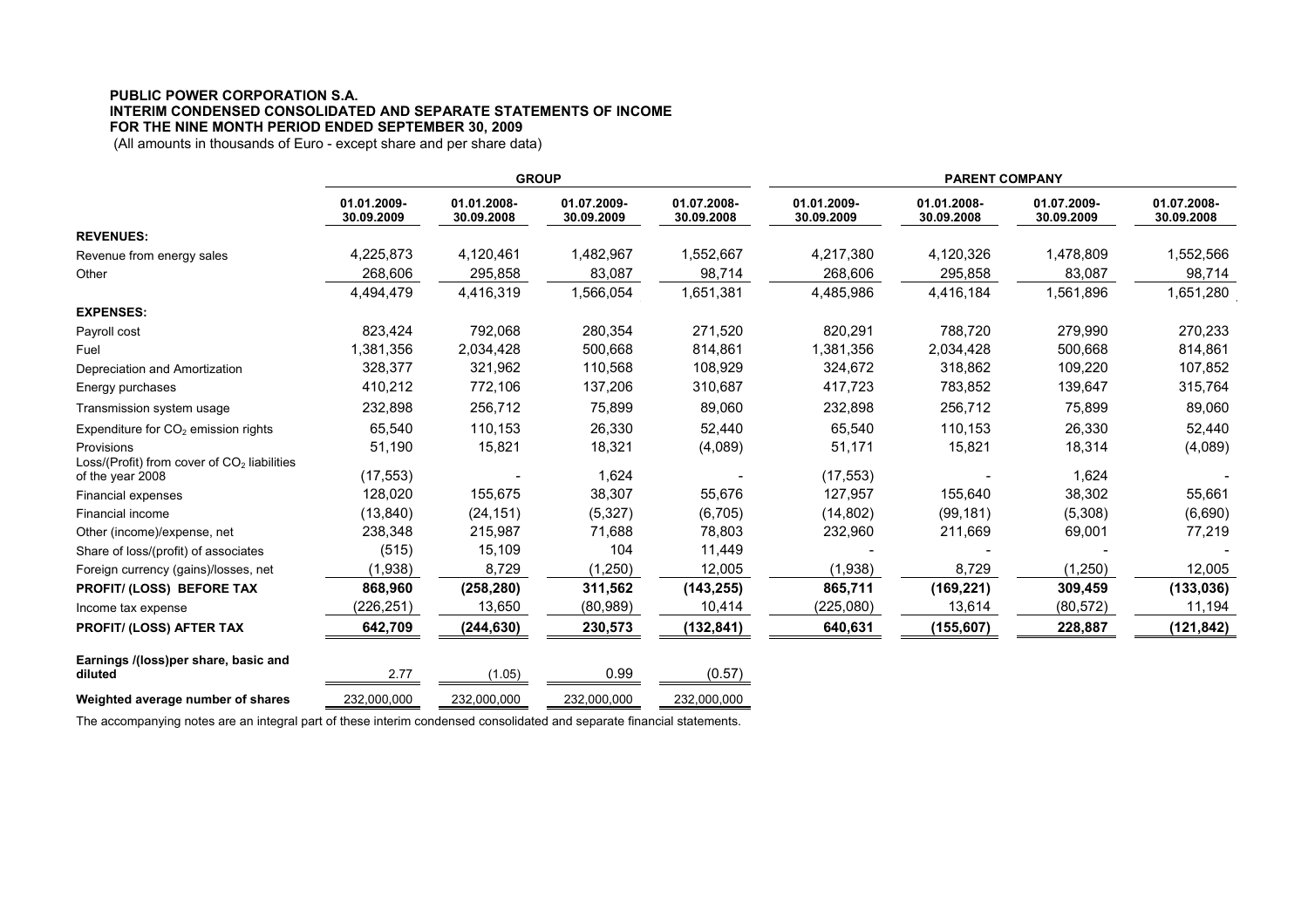# **PUBLIC POWER CORPORATION S.A. INTERIM CONDENSED CONSOLIDATED AND SEPARATE STATEMENTS OF COMPREHENSIVE INCOME FOR THE NINE MONTH PERIOD ENDED SEPTEMBER 30, 2009**

(All amounts in thousands of Euro - except share and per share data)

|                                                                                                                          | <b>GROUP</b>                 |                              |                              |                              | <b>PARENT COMPANY</b>        |                              |                              |                              |  |
|--------------------------------------------------------------------------------------------------------------------------|------------------------------|------------------------------|------------------------------|------------------------------|------------------------------|------------------------------|------------------------------|------------------------------|--|
|                                                                                                                          | $01.01.2009 -$<br>30.09.2009 | $01.01.2008 -$<br>30.09.2008 | $01.07.2009 -$<br>30.09.2009 | $01.07.2008 -$<br>30.09.2008 | $01.01.2009 -$<br>30.09.2009 | $01.01.2008 -$<br>30.09.2008 | $01.07.2009 -$<br>30.09.2009 | $01.07.2008 -$<br>30.09.2008 |  |
| Profit for the period / (Loss)                                                                                           | 642,709                      | (244, 630)                   | 230,573                      | (132, 841)                   | 640,631                      | (155, 607)                   | 228,887                      | (121, 842)                   |  |
| Other Comprehensive income /<br>(loss) for the period<br>Profit / (Loss) from fair value<br>available for sale valuation | 18,936                       | (29,004)                     | 10,664                       | (4, 475)                     | 18,936                       | (29,004)                     | 10,664                       | (4, 475)                     |  |
| Other                                                                                                                    | (229)                        |                              | (120)                        |                              | 843                          |                              | 952                          |                              |  |
| Other Comprehensive income /<br>(loss) for the period, after tax                                                         | 18,707                       | (29,004)                     | 10,544                       | (4, 475)                     | 19,779                       | (29,004)                     | 11,616                       | (4, 475)                     |  |
| Total Comprehensive income /<br>(loss) after tax                                                                         | 661,416                      | (273, 634)                   | 241,117                      | (137, 316)                   | 660,410                      | (184, 611)                   | 240,503                      | (126, 317)                   |  |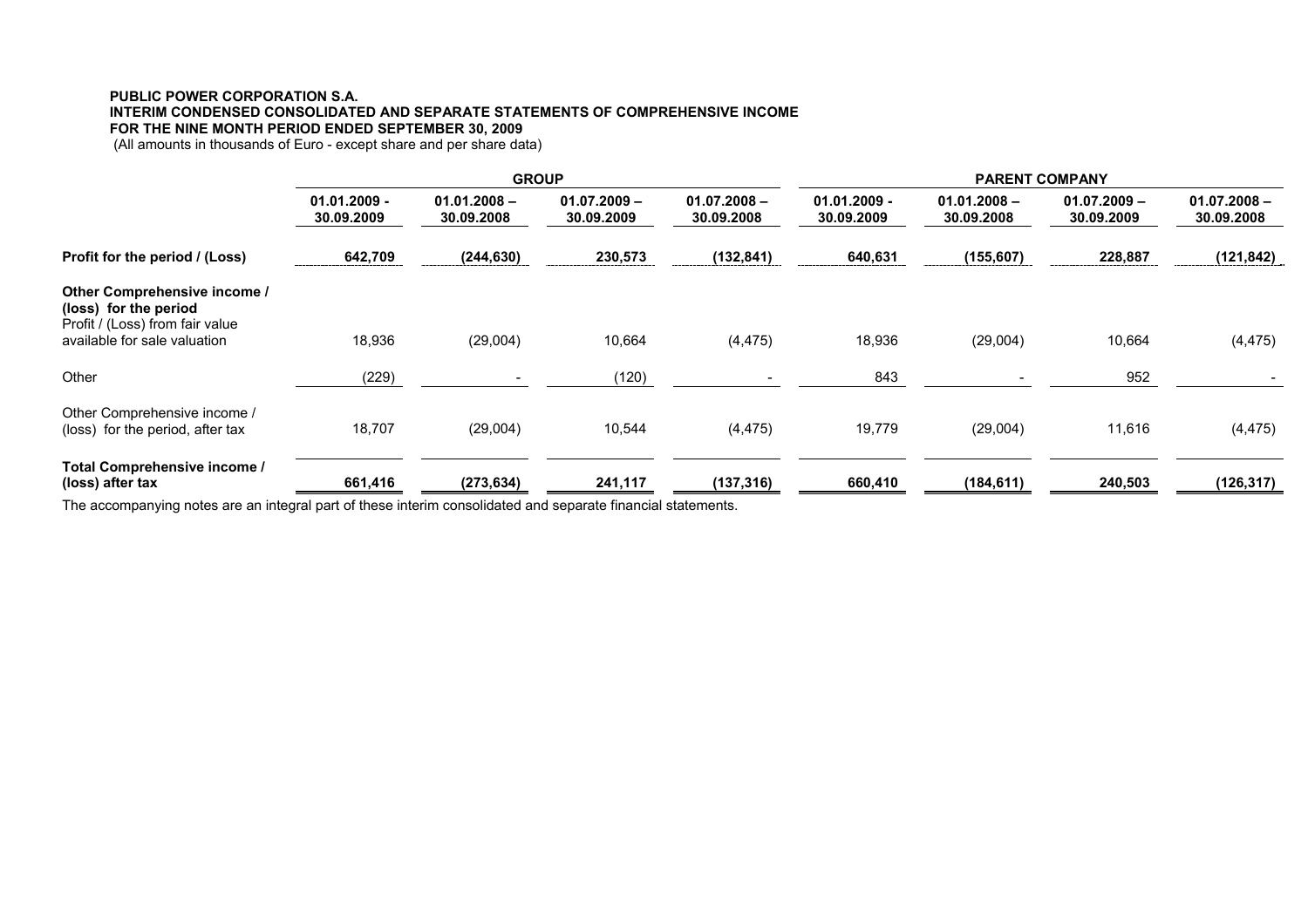### **PUBLIC POWER CORPORATION S.A. INTERIM CONDENSED BALANCE SHEETS AS OF SEPTEMBER 30, 2009**

(All amounts in thousands of Euro- except share and per share data)

|                                                                                        | <b>GROUP</b> |            | <b>PARENT COMPANY</b> |            |
|----------------------------------------------------------------------------------------|--------------|------------|-----------------------|------------|
|                                                                                        | 30.09.2009   | 31.12.2008 | 30.09.2009            | 31.12.2008 |
| <b>ASSETS</b>                                                                          |              |            |                       |            |
| <b>Non - Current Assets:</b>                                                           |              |            |                       |            |
| Property, plant and equipment, net                                                     | 12,145,957   | 11,854,392 | 12,080,874            | 11,789,209 |
| Software, net                                                                          | 5,568        | 5,870      | 5,470                 | 5,801      |
| Available for sale financial assets                                                    | 45,710       | 23,256     | 45,710                | 23,256     |
| Other non- current assets                                                              | 33,316       | 21,067     | 97,267                | 86,240     |
| <b>Total non-current assets</b>                                                        | 12,230,551   | 11,904,585 | 12,229,321            | 11,904,506 |
| <b>Current Assets:</b>                                                                 |              |            |                       |            |
| Materials, spare parts and supplies, net<br>Trade and other receivables, net and other | 820,122      | 762,537    | 819,373               | 761,792    |
| current assets                                                                         | 1,279,989    | 1,183,651  | 1,295,378             | 1,191,552  |
| Cash and cash equivalents                                                              | 447,811      | 103,450    | 442,488               | 100,391    |
| <b>Total Current Assets</b>                                                            | 2,547,922    | 2,049,638  | 2,557,239             | 2,053,735  |
| <b>Total Assets</b>                                                                    | 14,778,473   | 13,954,223 | 14,786,560            | 13,958,241 |
| <b>EQUITY AND LIABILITIES</b><br><b>EQUITY:</b>                                        |              |            |                       |            |
| Share capital                                                                          | 1,067,200    | 1,067,200  | 1,067,200             | 1,067,200  |
| Share premium                                                                          | 106,679      | 106,679    | 106,679               | 106,679    |
| Revaluation surplus                                                                    | (947, 342)   | (947, 342) | (947, 342)            | (947, 342) |
| Fixed assets' statutory revaluation surplus<br>included in share capital               | 4,256,570    | 4,256,570  | 4,230,543             | 4,230,543  |
| Reserves                                                                               | 276,493      | 257,160    | 276,493               | 257,160    |
| Retained earnings                                                                      | 882,736      | 241,099    | 908,337               | 267,707    |
| <b>Total Equity</b>                                                                    | 5,642,336    | 4,981,366  | 5,641,910             | 4,981,947  |
| <b>Non-Current Liabilities:</b>                                                        |              |            |                       |            |
| Interest bearing loans and borrowings                                                  | 3,300,203    | 2,821,696  | 3,300,203             | 2,821,696  |
| Provisions                                                                             | 473,668      | 466,260    | 473,668               | 466,260    |
| Other non-current liabilities                                                          | 2,916,489    | 2,633,148  | 2,912,499             | 2,631,077  |
| <b>Total Non-Current Liabilities</b>                                                   | 6,690,360    | 5,921,104  | 6,686,370             | 5,919,033  |
| <b>Current Liabilities:</b><br>Trade and other payables and other current              |              |            |                       |            |
| liabilities                                                                            | 1,141,328    | 1,202,234  | 1,153,836             | 1,208,758  |
| Dividends payable                                                                      | 92           | 238        | 92                    | 238        |
| Short term borrowings<br>Current portion of interest bearing loans                     | 0            | 358,500    | 0                     | 357,500    |
| and borrowings                                                                         | 1,304,357    | 1,490,781  | 1,304,352             | 1,490,765  |
| <b>Total Current Liabilities</b>                                                       | 2,445,777    | 3,051,753  | 2,458,280             | 3,057,261  |
| <b>Total Liabilities and Equity</b>                                                    | 14,778,473   | 13,954,223 | 14,786,560            | 13,958,241 |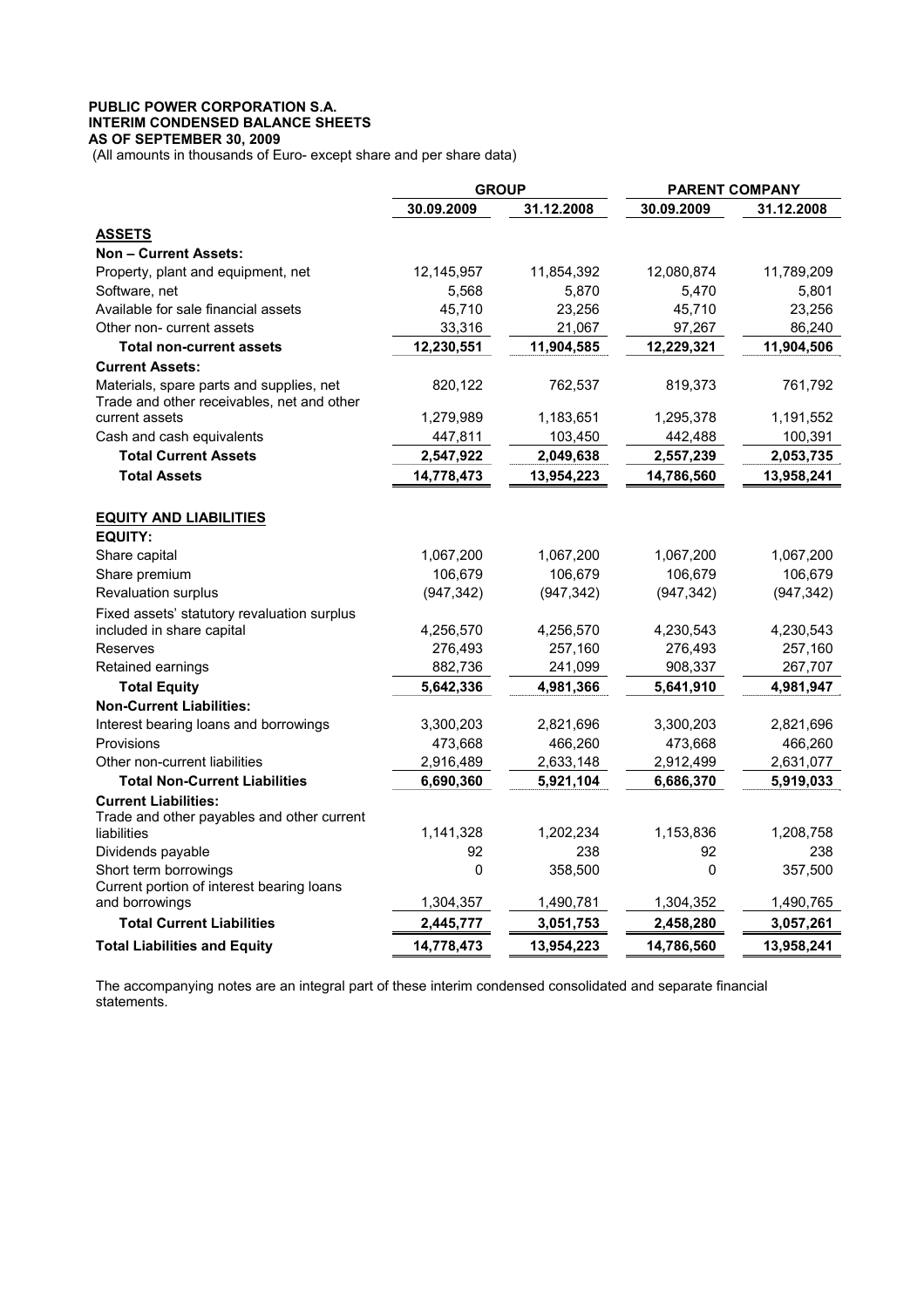# **PUBLIC POWER CORPORATION S.A.**

**INTERIM CONDENSED CONSOLIDATED CHANGES IN EQUITY FOR THE NINE MONTH PERIOD ENDED SEPTEMBER 30, 2009** 

(All amounts in thousands of Euro- except share and per share data)

|                                                                                                |                  |                  |                  |                                      |                                                   |                                                                                           | <b>Reserves</b>                            |                          |                                                              |                        |
|------------------------------------------------------------------------------------------------|------------------|------------------|------------------|--------------------------------------|---------------------------------------------------|-------------------------------------------------------------------------------------------|--------------------------------------------|--------------------------|--------------------------------------------------------------|------------------------|
|                                                                                                | Share<br>Capital | Share<br>Premium | Legal<br>Reserve | <b>Revaluation</b><br><b>Surplus</b> | <b>Reversal of</b><br><b>Revaluation</b><br>Gains | Available<br>for sale<br><b>Financial</b><br><b>Assets</b><br>Valuation<br><b>Surplus</b> | Tax - free<br>and other<br><b>Reserves</b> | <b>Reserves</b><br>Total | Retained<br><b>Earnings</b><br>/Accumulate<br><b>Deficit</b> | Total<br><b>Equity</b> |
| Balance, December 31, 2007                                                                     | 1,067,200        | 106,679          | 45,628           | 4,175,422                            | (947, 342)                                        | 53,641                                                                                    | 208,433                                    | 262,074                  | 570,240                                                      | 5,279,901              |
| Valuation of available for sale financial<br>assets<br>Total income and expense for the period |                  |                  |                  |                                      | ٠                                                 | (29,004)                                                                                  | $\tilde{\phantom{a}}$                      | (29,004)                 |                                                              | (29,004)               |
| recognized directly in equity                                                                  |                  |                  |                  |                                      | $\sim$                                            | (29,004)                                                                                  | $\overline{\phantom{a}}$                   | (29,004)                 |                                                              | (29,004)               |
| Net loss for the period                                                                        |                  |                  |                  |                                      |                                                   |                                                                                           |                                            |                          | (244, 630)                                                   | (244, 630)             |
| Total income and expense for the period                                                        |                  |                  |                  |                                      | $\overline{\phantom{a}}$                          | (29,004)                                                                                  | $\overline{\phantom{a}}$                   | (29,004)                 | (244, 630)                                                   | (273, 634)             |
| <b>Dividends</b>                                                                               |                  |                  |                  |                                      |                                                   |                                                                                           |                                            |                          | (23, 200)                                                    | (23, 200)              |
| Changes due to reduction of tax rate                                                           |                  |                  |                  | 64,316                               |                                                   |                                                                                           |                                            |                          |                                                              | 64,316                 |
| Other                                                                                          |                  | (85)             | 4,052            |                                      |                                                   |                                                                                           |                                            |                          | (4,051)                                                      | (84)                   |
| Balance September 30, 2008                                                                     | 1,067,200        | 106,594          | 49,680           | 4,239,738                            | (947, 342)                                        | 24,637                                                                                    | 208,433                                    | 233,070                  | 298,359                                                      | 5,047,299              |
| Balance, December 31, 2008                                                                     | 1,067,200        | 106,679          | 45,628           | 4,256,570                            | (947, 342)                                        | 3,099                                                                                     | 208,433                                    | 211,532                  | 241,099                                                      | 4,981,366              |
| Valuation of available for sale financial<br>assets                                            |                  |                  |                  |                                      | $\sim$                                            | 18,936                                                                                    | $\sim$                                     | 18,936                   |                                                              | 18,936                 |
| Other                                                                                          |                  |                  |                  |                                      |                                                   |                                                                                           | 843                                        | 843                      | (1,072)                                                      | (229)                  |
| Total income and expense for the period<br>recognized directly in equity                       |                  |                  |                  |                                      | -                                                 | 18,936                                                                                    | 843                                        | 19,779                   | (1,072)                                                      | 18,707                 |
| Net income for the period                                                                      |                  |                  |                  |                                      | $\overline{\phantom{a}}$                          | $\overline{\phantom{a}}$                                                                  | $\sim$                                     |                          | 642,709                                                      | 642,709                |
| Total income and expense for the period                                                        |                  |                  |                  |                                      |                                                   | 18,936                                                                                    | 843                                        | 19,779                   | 641,637                                                      | 661,416                |
| <b>Dividends</b>                                                                               |                  |                  |                  |                                      |                                                   |                                                                                           | $\tilde{\phantom{a}}$                      |                          |                                                              |                        |
| Other                                                                                          |                  |                  |                  |                                      |                                                   |                                                                                           | (446)                                      | (446)                    |                                                              | (446)                  |
| Balance September 30, 2009                                                                     | 1,067,200        | 106,679          | 45,628           | 4,256,570                            | (947, 342)                                        | 22,035                                                                                    | 208,830                                    | 230,865                  | 882,736                                                      | 5,642,336              |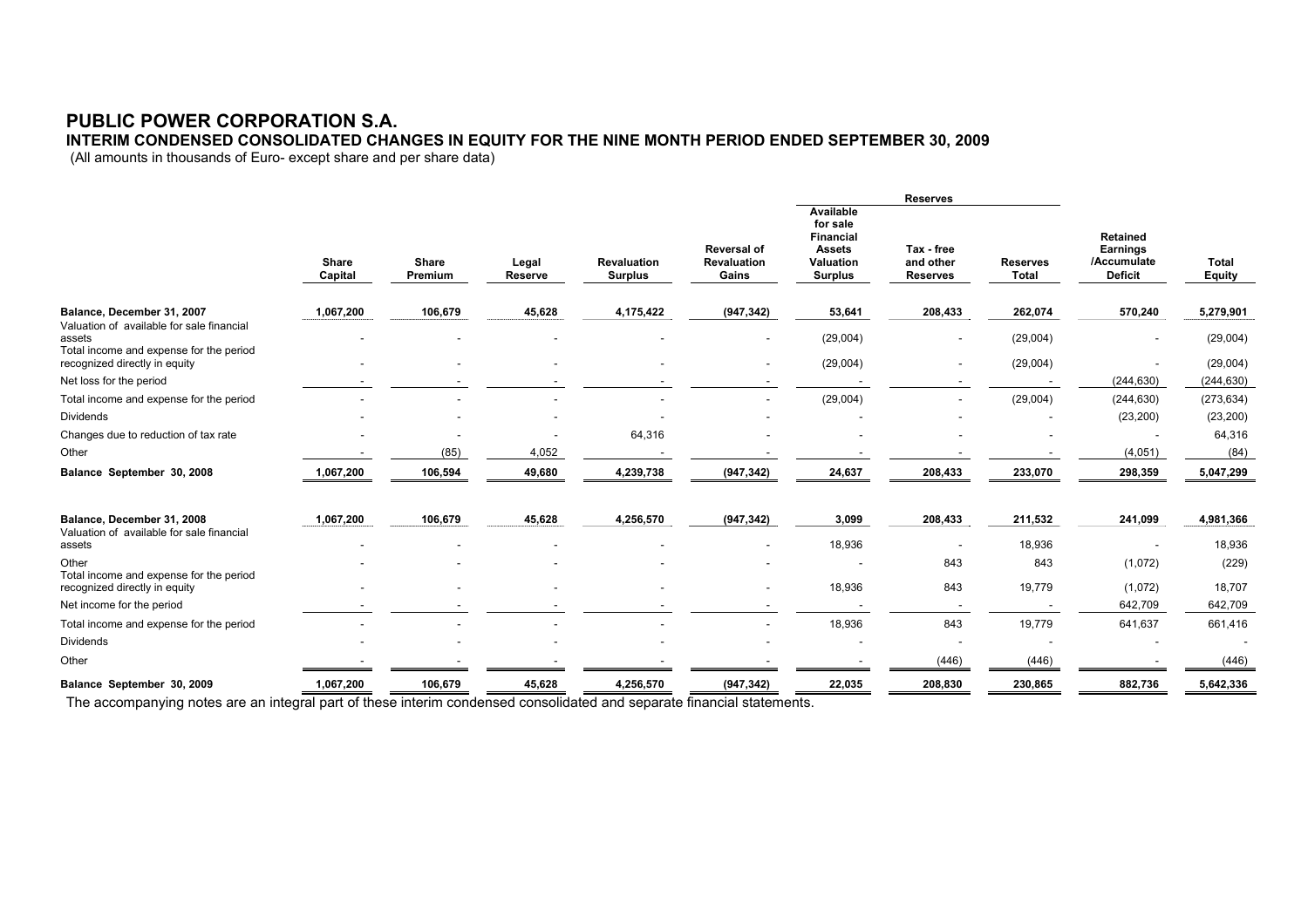# **PUBLIC POWER CORPORATION S.A.**

# **INTERIM CONDENSED SEPARATE CHANGES IN EQUITY FOR THE NINE MONTH PERIOD ENDED SEPTEMBER 30, 2009**

(All amounts in thousands of Euro- except share and per share data)

|                                                                                                |                         |                  |                  |                                      |                                                   |                                                                                    | <b>Reserves</b>                            |                                 |                                                       |                               |
|------------------------------------------------------------------------------------------------|-------------------------|------------------|------------------|--------------------------------------|---------------------------------------------------|------------------------------------------------------------------------------------|--------------------------------------------|---------------------------------|-------------------------------------------------------|-------------------------------|
|                                                                                                | <b>Share</b><br>Capital | Share<br>Premium | Legal<br>Reserve | <b>Revaluation</b><br><b>Surplus</b> | <b>Reversal of</b><br><b>Revaluation</b><br>Gains | Available<br>for sale<br>Financial<br><b>Assets</b><br>Valuation<br><b>Surplus</b> | Tax - free<br>and other<br><b>Reserves</b> | <b>Reserves</b><br><b>Total</b> | Retained<br>Earnings<br>/Accumulate<br><b>Deficit</b> | <b>Total</b><br><b>Equity</b> |
| Balance, December 31, 2007                                                                     | 1,067,200               | 106,679          | 45,628           | 4,150,222                            | (947, 342)                                        | 53,641                                                                             | 208,433                                    | 262,074                         | 523,827                                               | 5,208,288                     |
| Valuation of available for sale financial<br>assets<br>Total income and expense for the period |                         |                  |                  |                                      |                                                   | (29,004)                                                                           | $\qquad \qquad \blacksquare$               | (29,004)                        |                                                       | (29,004)                      |
| recognized directly in equity                                                                  |                         |                  |                  |                                      |                                                   | (29,004)                                                                           | $\overline{\phantom{a}}$                   | (29,004)                        | $\overline{\phantom{a}}$                              | (29,004)                      |
| Net loss for the period                                                                        |                         |                  |                  |                                      | $\sim$                                            |                                                                                    | $\overline{\phantom{a}}$                   |                                 | (155, 607)                                            | (155, 607)                    |
| Total income and expense for the period                                                        |                         |                  |                  |                                      |                                                   | (29,004)                                                                           |                                            | (29,004)                        | (155, 607)                                            | (184, 611)                    |
| <b>Dividends</b>                                                                               |                         |                  |                  |                                      |                                                   |                                                                                    |                                            |                                 | (23, 200)                                             | (23, 200)                     |
| Changes due to reduction of tax rate                                                           |                         |                  |                  | 63,489                               |                                                   |                                                                                    |                                            |                                 |                                                       | 63,489                        |
| Other                                                                                          |                         |                  |                  |                                      |                                                   |                                                                                    |                                            |                                 |                                                       |                               |
| Balance September 30, 2008                                                                     | 1,067,200               | 106,679          | 45,628           | 4,213,711                            | (947, 342)                                        | 24,637                                                                             | 208,433                                    | 233,070                         | 345,021                                               | 5,063,967                     |
| Balance, December 31, 2008                                                                     | 1,067,200               | 106,679          | 45,628           | 4,230,543                            | (947, 342)                                        | 3,099                                                                              | 208,433                                    | 211,532                         | 267,707                                               | 4,981,947                     |
| Valuation of available for sale financial<br>assets                                            |                         |                  |                  |                                      |                                                   | 18,936                                                                             |                                            | 18,936                          |                                                       | 18,936                        |
| Other                                                                                          |                         |                  |                  |                                      |                                                   |                                                                                    | 843                                        | 843                             |                                                       | 843                           |
| Total income and expense for the period<br>recognized directly in equity                       |                         |                  |                  |                                      |                                                   | 18,936                                                                             | 843                                        | 19,779                          |                                                       | 19,779                        |
| Net income for the period                                                                      |                         |                  |                  |                                      |                                                   |                                                                                    | $\overline{\phantom{a}}$                   |                                 | 640,631                                               | 640,631                       |
| Total income and expense for the period                                                        |                         |                  |                  |                                      |                                                   | 18,936                                                                             | 843                                        | 19,779                          | 640,631                                               | 660,410                       |
| Dividends                                                                                      |                         |                  |                  |                                      |                                                   |                                                                                    |                                            |                                 |                                                       |                               |
| Other                                                                                          |                         |                  |                  |                                      |                                                   |                                                                                    | (446)                                      | (446)                           | (1)                                                   | (447)                         |
| Balance September 30, 2009                                                                     | 1,067,200               | 106,679          | 45,628           | 4,230,543                            | (947, 342)                                        | 22,035                                                                             | 208,830                                    | 230,865                         | 908,337                                               | 5,641,910                     |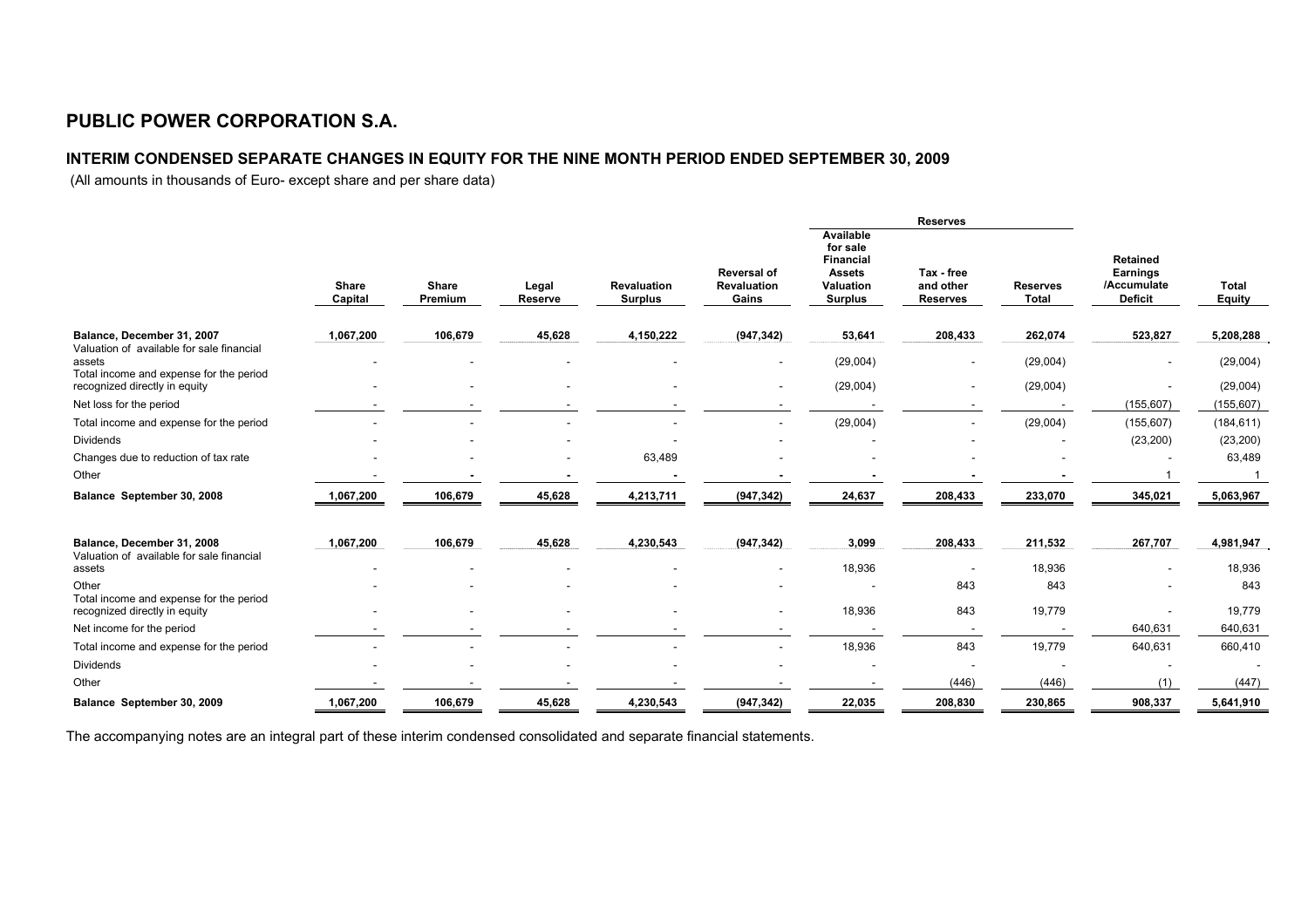# **PUBLIC POWER CORPORATION S.A. INTERIM CONDENSED CONSOLIDATED AND SEPARATE STATEMENT OF CASH FLOWS FOR THE NINE MONTH PERIOD ENDED SEPTEMBER 30, 2009**

(All amounts in thousands of Euro)

|                                                                                                                                                                           | <b>GROUP</b>                 |                              | <b>PARENT COMPANY</b>        |                              |  |
|---------------------------------------------------------------------------------------------------------------------------------------------------------------------------|------------------------------|------------------------------|------------------------------|------------------------------|--|
|                                                                                                                                                                           | $01.01.2009 -$<br>30.09.2009 | $01.01.2008 -$<br>30.09.2008 | $01.01.2009 -$<br>30.09.2009 | $01.01.2008 -$<br>30.09.2008 |  |
| Cash flows from operating activities                                                                                                                                      |                              |                              |                              |                              |  |
| Profit/(loss) before tax from continuing operations                                                                                                                       | 868,960                      | (258, 280)                   | 865,711                      | (169, 221)                   |  |
| Adjustments:                                                                                                                                                              |                              |                              |                              |                              |  |
| Depreciation and amortization<br>Amortization of customers' contributions and                                                                                             | 451,504                      | 433,721                      | 447,431                      | 430,311                      |  |
| subsidies                                                                                                                                                                 | (57, 609)                    | (49, 383)                    | (57, 241)                    | (49, 693)                    |  |
| Interest expense                                                                                                                                                          | 119,877                      | 149,722                      | 119,814                      | 149,687                      |  |
| Other adjustments                                                                                                                                                         | 50,984                       | (6, 726)                     | 50,513                       | (21, 812)                    |  |
| Changes in assets                                                                                                                                                         | (231, 105)                   | (553, 019)                   | (233, 579)                   | (561, 216)                   |  |
| Changes in liabilities                                                                                                                                                    | (127,589)                    | 344,216                      | (129,110)                    | 380,925                      |  |
| <b>Net Cash from Operating Activities</b>                                                                                                                                 | 1,075,022                    | 60,251                       | 1,063,539                    | 158,981                      |  |
| <b>Cash Flows from Investing Activities</b><br>Capital expenditure/ (disposal) of fixed assets and<br>software<br>Proceeds from customers' contributions and<br>subsidies | (743, 094)<br>204,881        | (716, 752)<br>153,631        | (736, 018)<br>202,572        | (711, 337)<br>153,631        |  |
| Interest received and dividends received                                                                                                                                  | 13,840                       | 19,683                       | 14,802                       | 19,679                       |  |
| Investments                                                                                                                                                               | (6, 186)                     | (49)                         | (3,712)                      | 62,173                       |  |
| Net Cash used in Investing Activities                                                                                                                                     | (530, 559)                   | (543, 487)                   | (522, 356)                   | (475, 854)                   |  |
| <b>Cash Flows from Financing Activities</b>                                                                                                                               |                              |                              |                              |                              |  |
| Net change in short term borrowings<br>Proceeds from interest bearing loans and                                                                                           | (358, 500)                   | 205,825                      | (357, 500)                   | 204,800                      |  |
| borrowings, net of issuance fees<br>Principal payments of interest bearing loans and                                                                                      | 1,315,000                    | 815,000                      | 1,315,000                    | 815,000                      |  |
| borrowing                                                                                                                                                                 | (1,022,723)                  | (524, 990)                   | (1,022,707)                  | (524, 990)                   |  |
| Interest paid                                                                                                                                                             | (133, 879)                   | (136, 866)                   | (133, 879)                   | (136, 831)                   |  |
| Dividends paid                                                                                                                                                            |                              | (23, 190)                    |                              | (23, 190)                    |  |
| Net Cash used in Financing Activities                                                                                                                                     | (200, 102)                   | 335,779                      | (199, 086)                   | 334,789                      |  |
| Net increase/(decrease) in cash and cash equivalents                                                                                                                      | 344,361                      | (147, 457)                   | 342,097                      | 17,916                       |  |
| Cash and cash equivalents at beginning of the period                                                                                                                      | 103,450                      | 196,541                      | 100,391                      | 28,290                       |  |
| Cash and cash equivalents at the end of the period                                                                                                                        | 447,811                      | 49,084                       | 442.488                      | 46,206                       |  |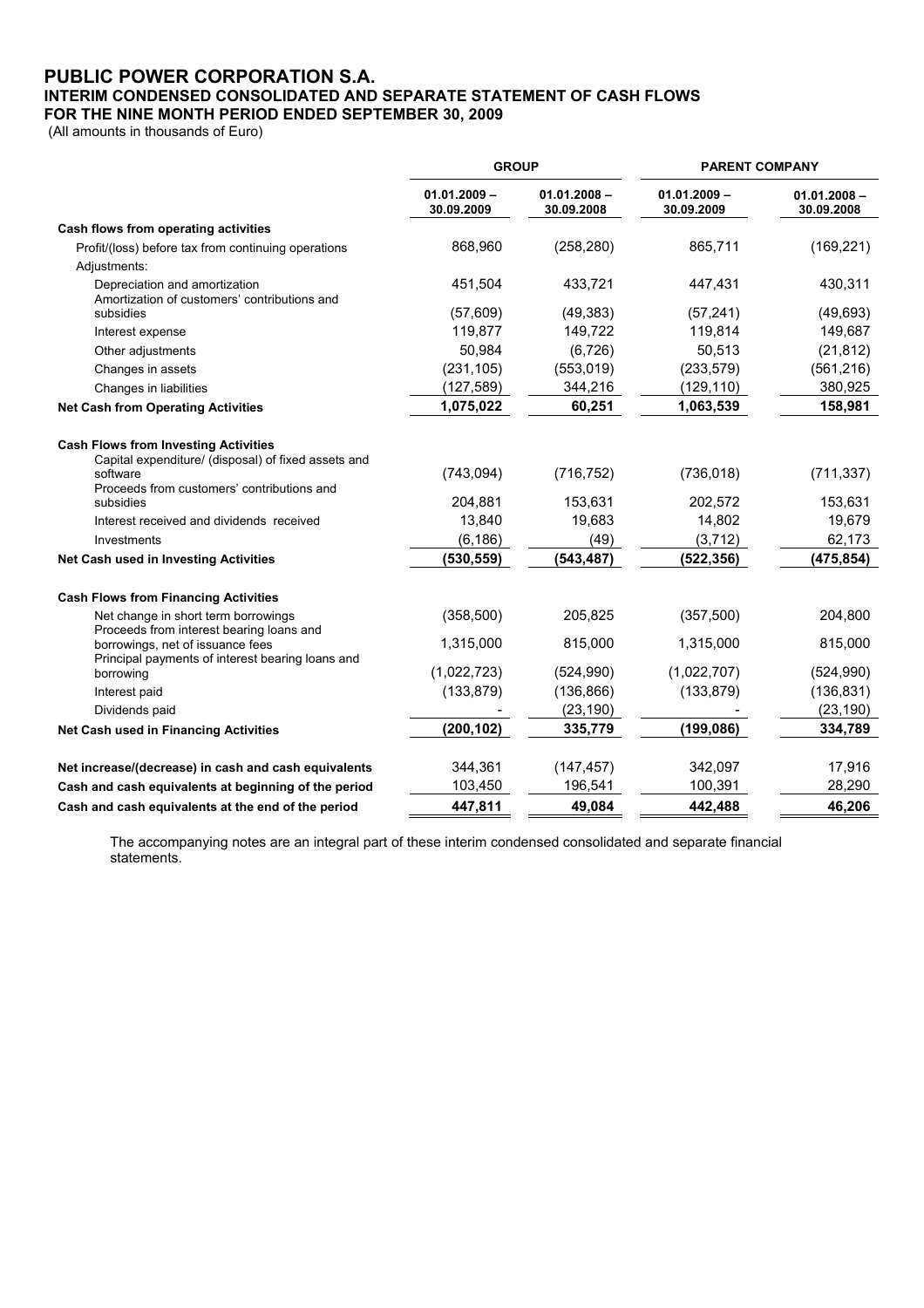(All amounts in thousands of Euro, unless otherwise stated)

# **Index**

|                | Page                                                                   |  |
|----------------|------------------------------------------------------------------------|--|
|                |                                                                        |  |
| $\mathbf{1}$ . |                                                                        |  |
| 2 <sub>1</sub> |                                                                        |  |
| 3.             | BASIS OF PRESENTATION FOR THE INTERIM CONDENSED FINANCIAL STATEMENTS 3 |  |
| 4.             |                                                                        |  |
| 5.             |                                                                        |  |
| 6.             |                                                                        |  |
| 7 <sub>1</sub> |                                                                        |  |
| 8.             |                                                                        |  |
| 9.             |                                                                        |  |
| 10.            |                                                                        |  |
| 11.            |                                                                        |  |
| 12.            |                                                                        |  |
| 13.            |                                                                        |  |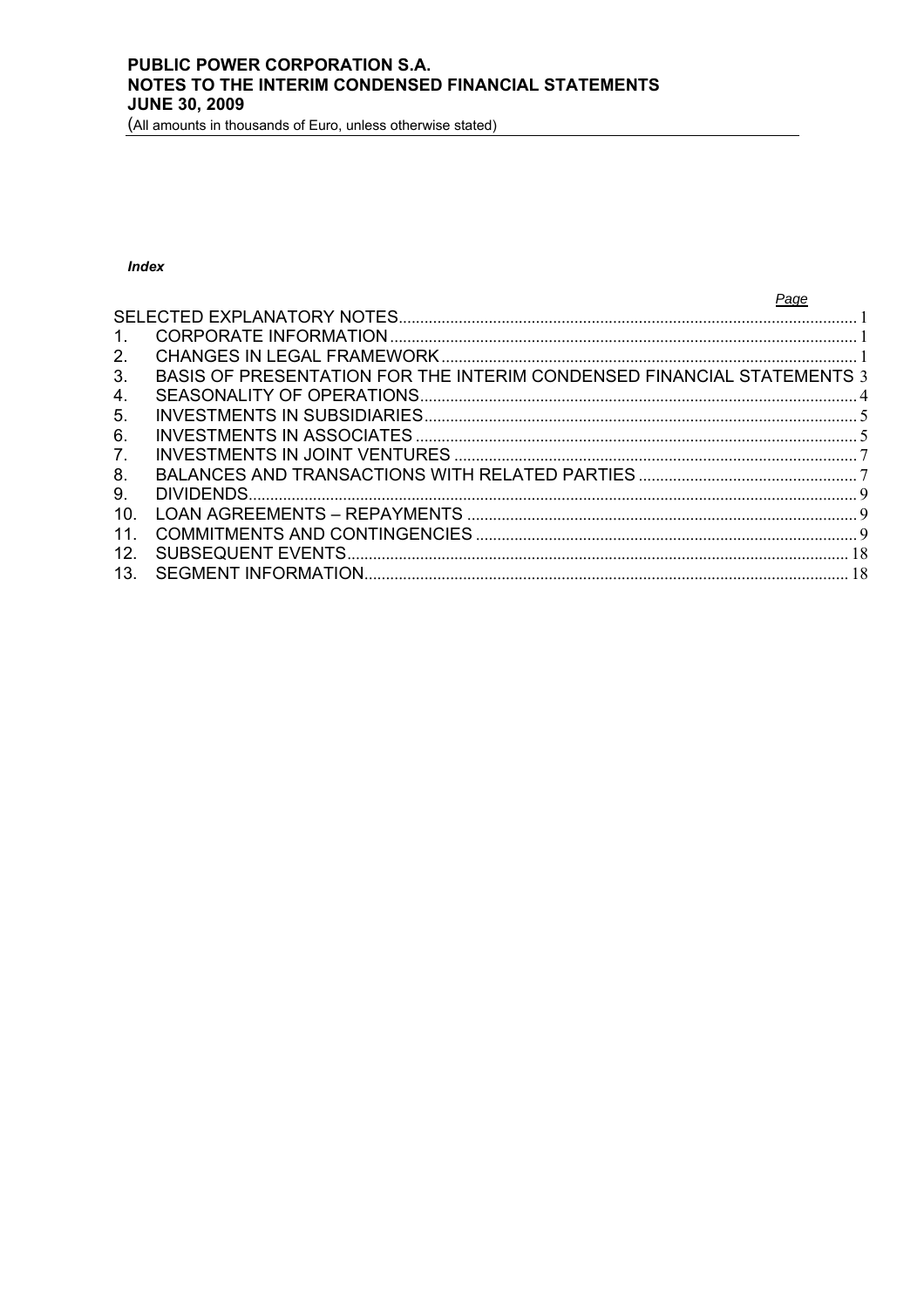# <span id="page-8-0"></span> **SELECTED EXPLANATORY NOTES**

### **1. CORPORATE INFORMATION**

Public Power Corporation S.A. ("PPC" or the "Parent Company") was established in 1950 in Greece for an unlimited duration as a State owned and managed corporation for electricity generation, transmission and distribution throughout Greece. In 1999, the Hellenic Republic enacted Law 2773/1999 which provided for, among other provisions, the transformation of PPC into a société anonyme. PPC's transformation to a société anonyme was effected on January 1, 2001, by virtue of Presidential Decree 333/2000 and its duration was set for 100 years. Effective December 2001, PPC's shares are listed on the Athens and the London Stock Exchanges.

The accompanying condensed financial statements include the separate financial statements of PPC and the consolidated financial statements of PPC and its subsidiaries ("the Group").

PPC headquarters are located at 30, Chalkokondili Street, Athens, 104 32 Greece. At September 30, 2009 and 2008, the number of staff employed by the Group was approximately 23,127 and 23,900, respectively, excluding employees engaged in Hellenic Electricity Transmission System Operator ("HTSO"), and for which PPC is compensated.

At September 30, 2009 and 2008, 254 and 247 employees, respectively have been transferred to several State agencies (ministries, organizations, etc.) out of which, 206 and 199, payroll is paid by PPC and whose total payroll cost amounted to Euro 6,505 and Euro 6,350 for the nine month period ended September 30, 2009 and 2008, respectively.

As a vertically integrated electric utility, PPC generates electricity in its own 63 power generating stations (38 additional stations belong to PPC Renewables), facilitates the transmission of electricity through approximately 12,100 kilometres of high voltage power lines and distributes electricity to consumers through approximately 221,000 kilometres of distribution network.

Lignite for PPC's lignite-fired power stations is extracted mainly from its own lignite mines. PPC has also constructed, along its transmission lines, approximately 1,900 kilometres of fibre-optic network, almost 200 kilometres of urban underground fibre optics network and almost 17 kilometres of underwater fibre optics network.

# **2. CHANGES IN LEGAL FRAMEWORK**

### **Provisions of Law 3734/2009**

With the provisions of Law 3734/2009, Greek legislation is harmonized with the Directive 2004/8/EC of the European Parliament and of the Council related to the promotion of energy cogeneration and the modification of Directive 92/42/EEC and is supplemented by the legal framework for the promotion of two or more useful forms of energy cogeneration. Also, this law modifies the existing regulatory framework and specifically the provisions of L. 2773/1999, L. 3175/2003 and L. 3468/2006.

A. The basic provisions of Law 3734/2009 regarding PPC directly are:

- Regulation of issues related to the expropriations and compensations, as well as relocation of the affected inhabitants that concern the Messochora Hydroelectric Project.
- It is granted to PPC a power production license to renew and replace old units with new technology units, without voltage limitation.
- From hereafter the pending applications that PPC has submitted according to Law 3175/2003 and Law 3587/2007 are under the regulations of this Law.
- The validity of the Temporary Integrated Production License that was granted according to Law 2941/2001 to PPC units, referring to Law 2773/1999 and is included in the Integrated Production License of PPC, is extended until December 31, 2013.
- At the PPCs' units that have granted production licenses from January 24, 2002 until the appliance of this Law, it is granted a Temporary Production License until December 31, 2013, according to paragraph 5 of article 8 of Law 2941/2001.
- The abovementioned regulations have effect in all PPC units that have been transferred to the subsidiary company "PPC Renewables S.A.".

B. Regarding issues in general for the promotion of Renewable Energy Sources, the basic provisions of the abovementioned law are:

- Regulation of issues related to power production from Renewable Energy Sources, specifically, issues related to photovoltaic units and issues related to the connection of power production units from Renewable Energy Sources.
- A statutory authorisation is given in order to enact a Special Programme called "Photovoltaic units on roofs", aiming to give incentives and create a framework for simple administrative procedures, that will allow the effective use of environmentally friendly technologies.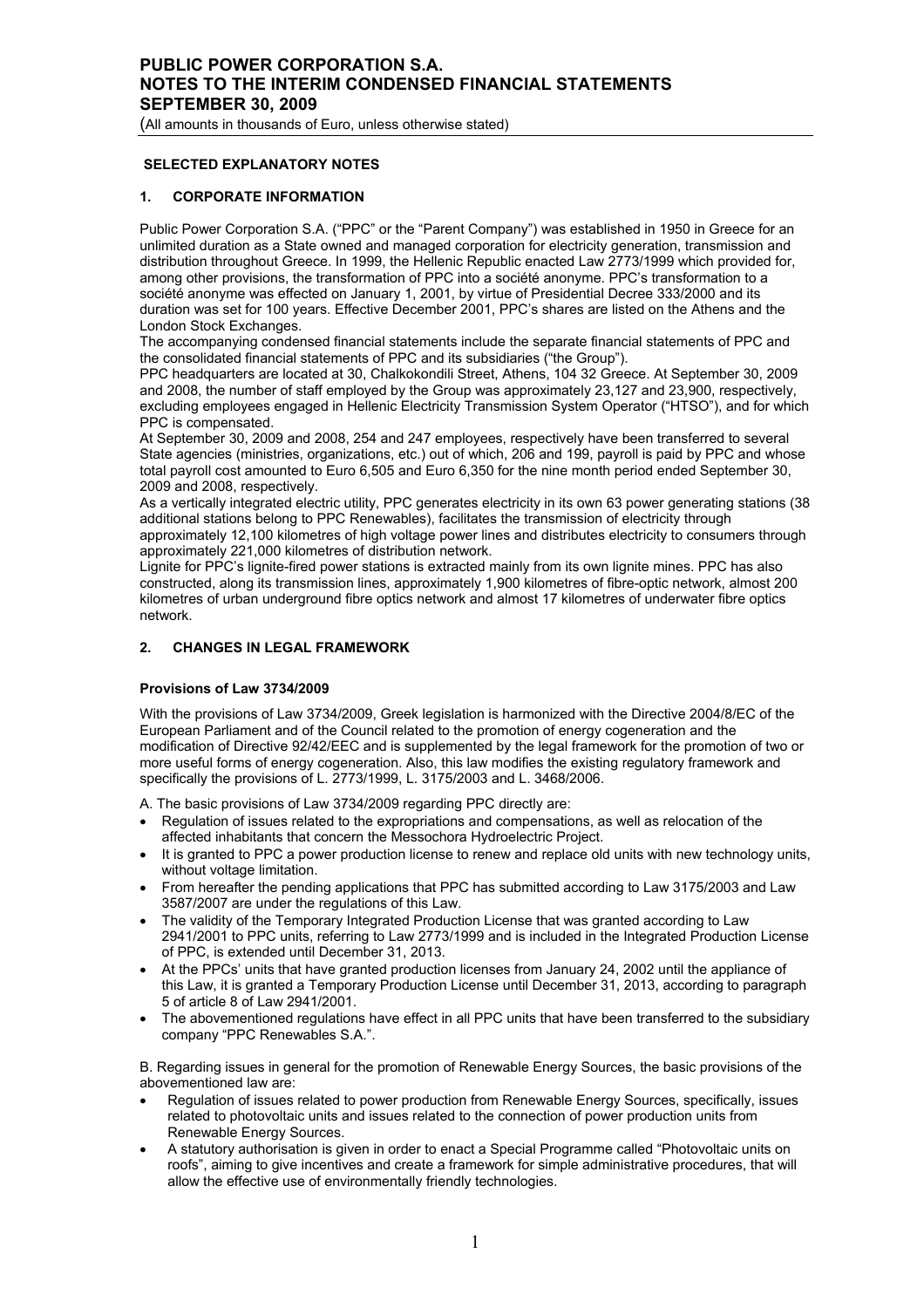### **2. CHANGES IN LEGAL FRAMEWORK (Continued)**

Furthermore, it should be noted that other, non major, additions and amendments of the regulatory framework are also included in Laws 3769/2009 and 3784/2009.

### **Ministerial Decision of Ministry of Development**

- A. In 2009 Ministerial Decisions were issued relating to the functioning of the relevant market and governing the following issues and through which a detailed and discrete listing of charges in the invoice of the final consumer can be materialised, as it is required by the current institutional framework:
	- "Budget of transmission system's annual cost and customer's unity transmission system fee for the year 2009",
	- "Factor allocation of the annual cost for the payment of public services obligations (PSOs) and of the charges per customer group",
	- "Annual budget of the electricity grid for the year 2009 and the respective charges for the use of grid",
	- Methodology quide for usage fee of the customer's transmission system grid.
	- Methodology guide for the allocation of the annual cost for the payment of public services obligations (PSOs).
- B. Furthermore, the Special Programme "Photovoltaic units of roofs", which is implemented since July 1<sup>st</sup>, 2009, provides to the customers the possibility to exploit the green energy by installing photovoltaic systems up to 10kWp on lofts and building roofs for electric power generation, under favourable incentives and simple procedures. The applications for the connection with the photovoltaic systems of the abovementioned programme are submitted at the local PPCs' offices and further information is available on PPCs' site.

### **Decisions of the Regulatory Authority of Energy**

According to the provisions of the Greek Grid and Exchange Code, the Regulatory Authority of Energy determined the following:

- The unit charges rates of surcharges and other parameters applied for the calculation of the charges for non compliance due to non legal Offers and Statements for the calendar year 2009.
- The arithmetic value of the smoothing rate for the dependable period Oct. 2008 Sept. 2009.
- The surcharge rate of the variable cost for the calendar year 2008.

The third package of measures was finalised and adopted for the internal energy market (published in the European Union Official Gazette on 13/07/09), which include among others:

1. The Directive 2009/72/EC of the European Parliament and of the Council "Relating issues for the single regulations of the internal energy market and the abolishment of Directive 2003/54/EC". The most important regulations are the following:

- Effective unbundling of supply and generation activities from the TSO. Apart from the legal, operational and accounting unbundling, even more obligations are imposed for ownership unbundling, with an alternative possibility to appoint an Independent System Operator. Strong regulatory control is anticipated in order to ensure the various alternative solutions.
- The unbundling of the Distribution System Operators.
- Further alignment of the responsibilities of the National Regulatory Authorities of Energy in order to empower their independency from any intervention.
- More transparency on the energy market function.
- Protection and consumer information in the liberalised energy market.
- The establishment of a European common final consumer market.

2. Regulation 714/2009 of the European Parliament and of the Council "Relating issues with the terms and conditions of the network access for the inter-border energy transactions and the abolishment of 1228/2003 Regulation".

3. Regulation 713/2009 of the European Parliament and of the Council "for the establishment of an Organisation for the cooperation of the Regulatory Agencies of Energy".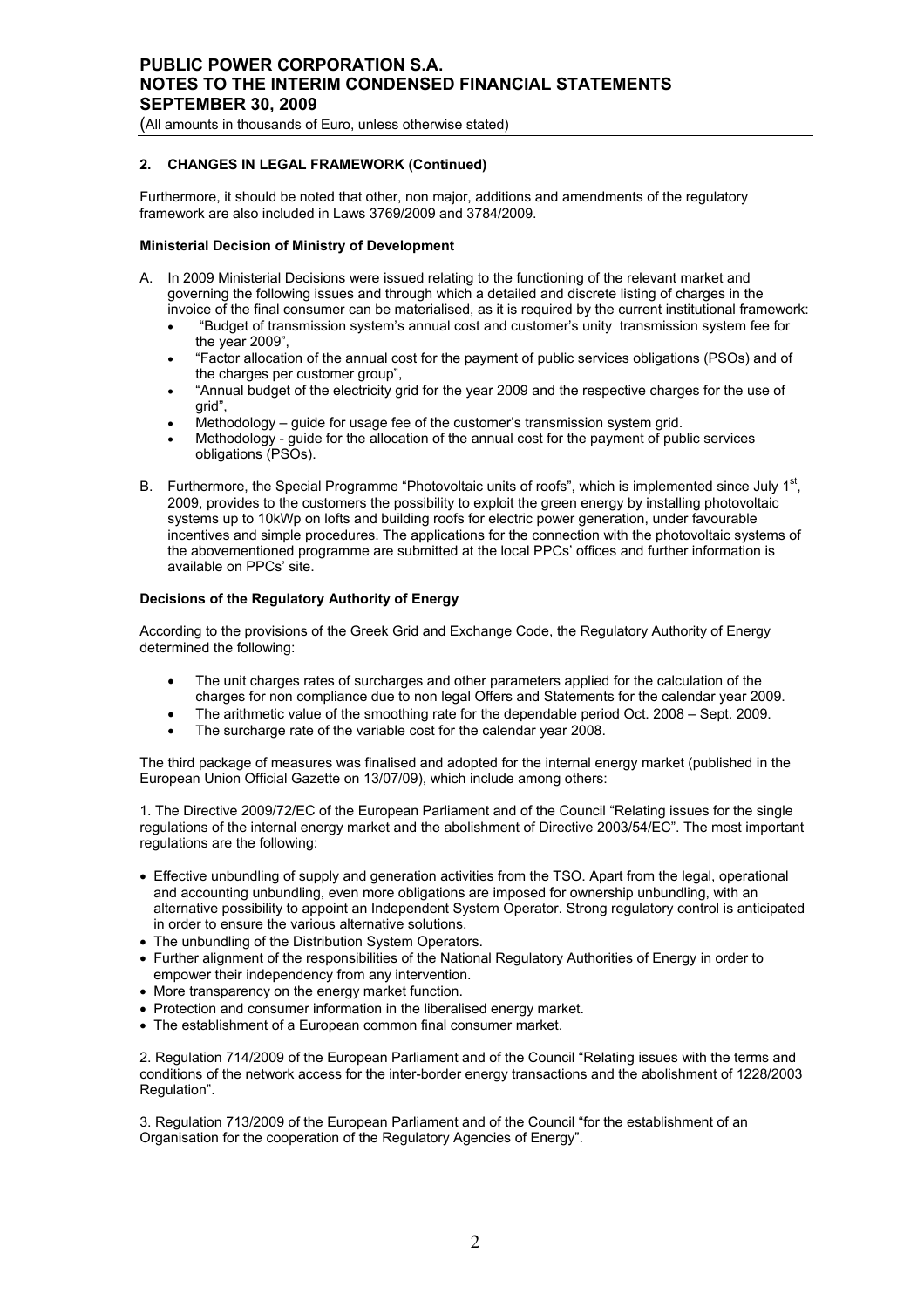(All amounts in thousands of Euro, unless otherwise stated)

# **3. BASIS OF PRESENTATION FOR THE INTERIM CONDENSED FINANCIAL STATEMENTS**

### **3.1. BASIS OF PREPARATION**

*Basis of preparation of financial statements:* The accompanying interim condensed consolidated and separate financial statements ("financial statements") for the nine month period ended September 30, 2009 have been prepared in accordance with IAS 34 "Interim Financial Reporting" which defines the form and the content of the interim financial statements. The accompanying financial statements do not include all the information and disclosures required in the annual financial statements and should be read in conjunction with the latest annual financial statements as at December 31, 2008 made publicly available. The accompanying financial statements have been prepared under the historical cost convention except for certain assets that have been measured at fair value, assuming that PPC and its subsidiaries will continue as a going concern.

The financial statements are presented in thousands of Euro and all amounts are rounded to the nearest thousand, except when otherwise indicated.

*Approval of Financial Statements*: The Board of Directors approved the accompanying financial statements for the nine month period ended September 30, 2009, on Nobember 10<sup>th</sup>, 2009.

### **3.2. ACCOUNTING POLICIES**

The accounting policies applied to the separate and consolidated financial statements are the same as those applied to the annual separate and consolidated financial statements for the year ended December 31, 2008 with the exception of the following interpretations that were applied initially in January  $1<sup>st</sup>$ , 2009, without causing any effect in the financial statements:

- **IFRIC 13, "Customer Loyalty Programmes":** this interpretation is not applicable on PPC's operations.
- **IFRIC 15, "Agreements for the Construction of Real Estate":** this interpretation is not applicable on PPC's operations.
- **IFRIC 16, "Hedges of a Net Investment in a foreign operation":** this interpretation has no impact on the financial statements as PPC does not hedge the net investment in a foreign operation.
- **Amendments to IFRS 1 "First-time Adoption of International Financial Reporting Standards" and IAS 27 "Consolidated and Separate Financial Statements":** this interpretation is not applicable on PPC's operations.
- **IFRS 2, "Share-based Payments" (Amended):** this Interpretation has no impact on the financial statements.
- **IFRS 8, "Operating Segments":** IFRS 8 replaces IAS 14 'Segment reporting' and adopts a management approach to segment reporting. The information reported is that which management uses internally for evaluating the performance of operating segments and allocating resources to those segments. The adoption of this standard did not affect PPCs' disclosured regarding segment information.
- **IAS 1, "Presentation of Financial Statements" (Revised):** IAS 1 has been revised to enhance the usefulness of information presented in the financial statements. Of the main revisions are: the requirement that the statement of changes in equity includes only transactions with shareholders; the introduction of a new statement of comprehensive income that combines all items of income and expense recognised in profit or loss together with "other comprehensive income"; and the requirement to present restatements of financial statements or retrospective application of a new accounting policy as at the beginning of the earliest comparative period, i.e. a third column on the statement of financial position. PPC has made the necessary changes to the presentation of its current financial statements and elected to present comprehensive income in a separate statement.
- **IAS 32 and IAS 1, "Puttable Financial Instruments" (Amended):** These amendments are not applicable on the financial statements.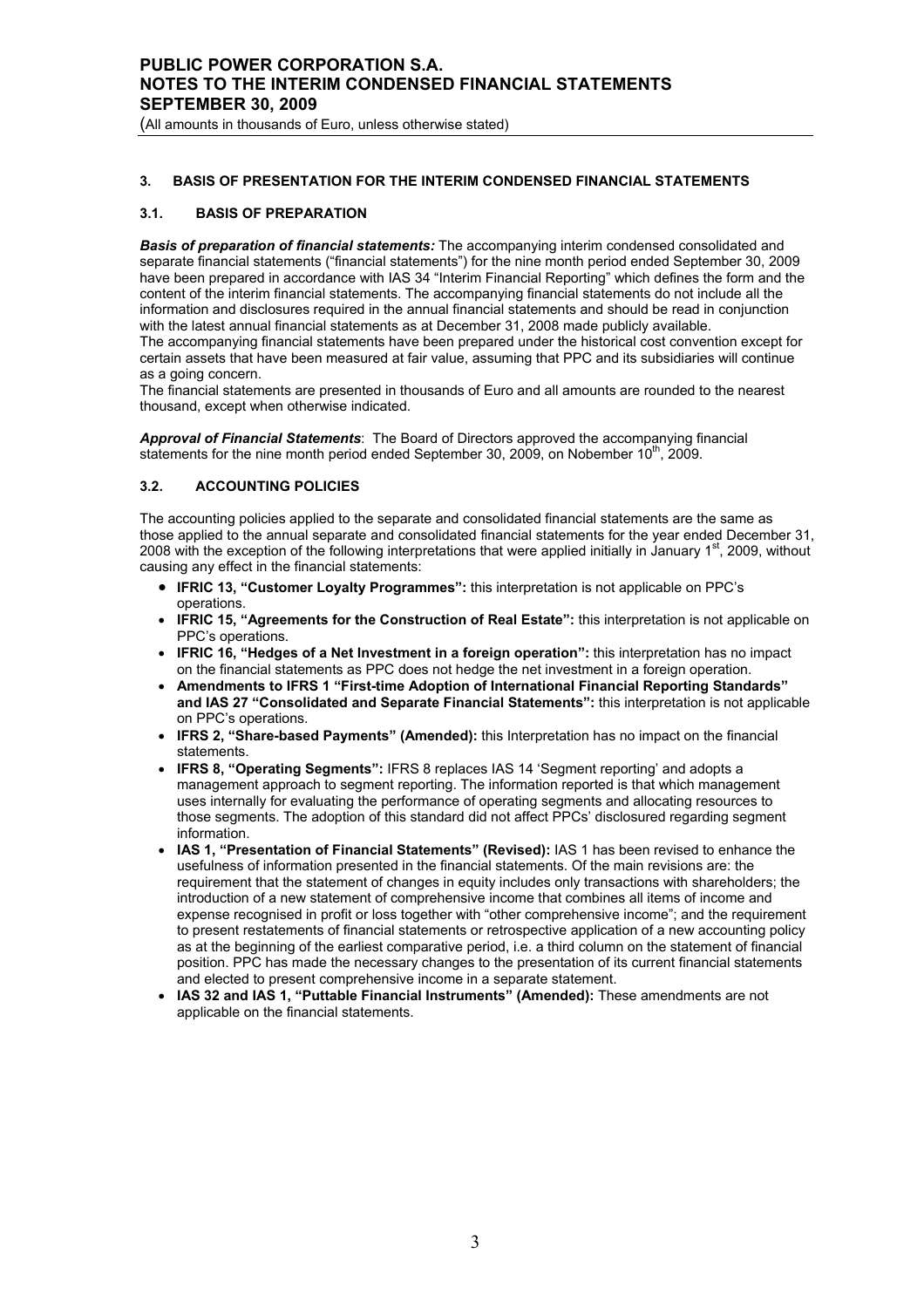### **3.2 ACCOUNTING POLICIES (Continued)**

- **IAS 39 "Financial Instruments: Recognition and Measurement" Eligible Hedged Items:** the amendment has no impact on the financial statements as PPC has not entered into any related hedges
- **IAS 23, "Borrowing Costs" (Revised):** The benchmark treatment in the previous standard of expensing all borrowing costs to the income statement has been eliminated in the case of qualifying assets. All borrowing costs that are directly attributable to the acquisition or construction of a qualifying asset must be capitalised. A qualifying asset is an asset that necessarily takes a substantial period of time to get ready for its intended use or sale. In accordance with the transitional requirements of the Standard, the Group adopted this revision from the date of its application and in future use. No changes have been made for borrowing costs incurred prior to January 1, 2009 that have been expensed. The impact of the application of this amendment was not significant.
- **IAS 39, "Financial Instruments: Recognition and Measurement" and IFRS 7 "Financial Instruments: Disclosures; Reclassification of Financial Assets":** the amendment has no impact on the financial statements as PPC has not entered into any reclassifications of financial assets.

In addition to those standards and interpretations that have been disclosed in the financial statements for the year ended December 31, 2008, the following new standards, amendments to standards and interpretations have been issued but are not effective for the financial year beginning January 1, 2009 and have not been early adopted:

- **IFRS 2, "Share-based Payments" (Amended),** effective for annual periods beginning on or after 1 January 2010. The amendment has not yet been endorsed by the EU. The amendment will have no impact on the financial position or performance of the Group, as it has not entered into any such arrangements.
- In April 2009, the IASB issued its second omnibus of amendments to its standards, primarily with a view to removing inconsistencies and clarifying wording. The effective dates of the improvements are various and the earliest is for the financial year beginning July 1, 2009. This annual improvements project has not yet been endorsed by the EU.

### *Deviation from the standards for a more accurate and fair presentation of the economic performance*

PPC recognises a liability to cover the  $CO<sub>2</sub>$  emission right shortage, independently of whether actual emissions exceed the allocated ones on the base of estimated expected shortage in year level. Such accounting policy is not in accordance with the provisions of IAS 37 "Provisions, Contingent Liabilities and Contingent Assets", according to which the relevant liability is allowed to be recognised at the time the shortage occurs, which is when the actual  $CO<sub>2</sub>$  emission exceed the allocated ones.

PPC follows the above mentioned policy, in order to recognise any shortage –if occurred- for each year, during the year and not in the last quarter in accordance with the provisions of IAS 37 "Provisions, Contingent Liabilities and Contingent Assets", considering that it would be misleading and would lead to adverse conclusions than the ones the financial statements aim to, which is to provide reliable and as much as possible, relevant information concerning the effect of the relative matter to the results of the interim periods. For those reasons PPC decided, in order to achieve the accurate and fair presentation for the interim periods to proceed with the above mentioned deviation. This accounting policy is adopted since 2008.

### **4. SEASONALITY OF OPERATIONS**

The Company's operations are subject to seasonality due to the increased demand for electricity during the summer and winter months, a trend which is not reflected in its operating results as these are affected by external factors (fuel prices, hydrological conditions etc.).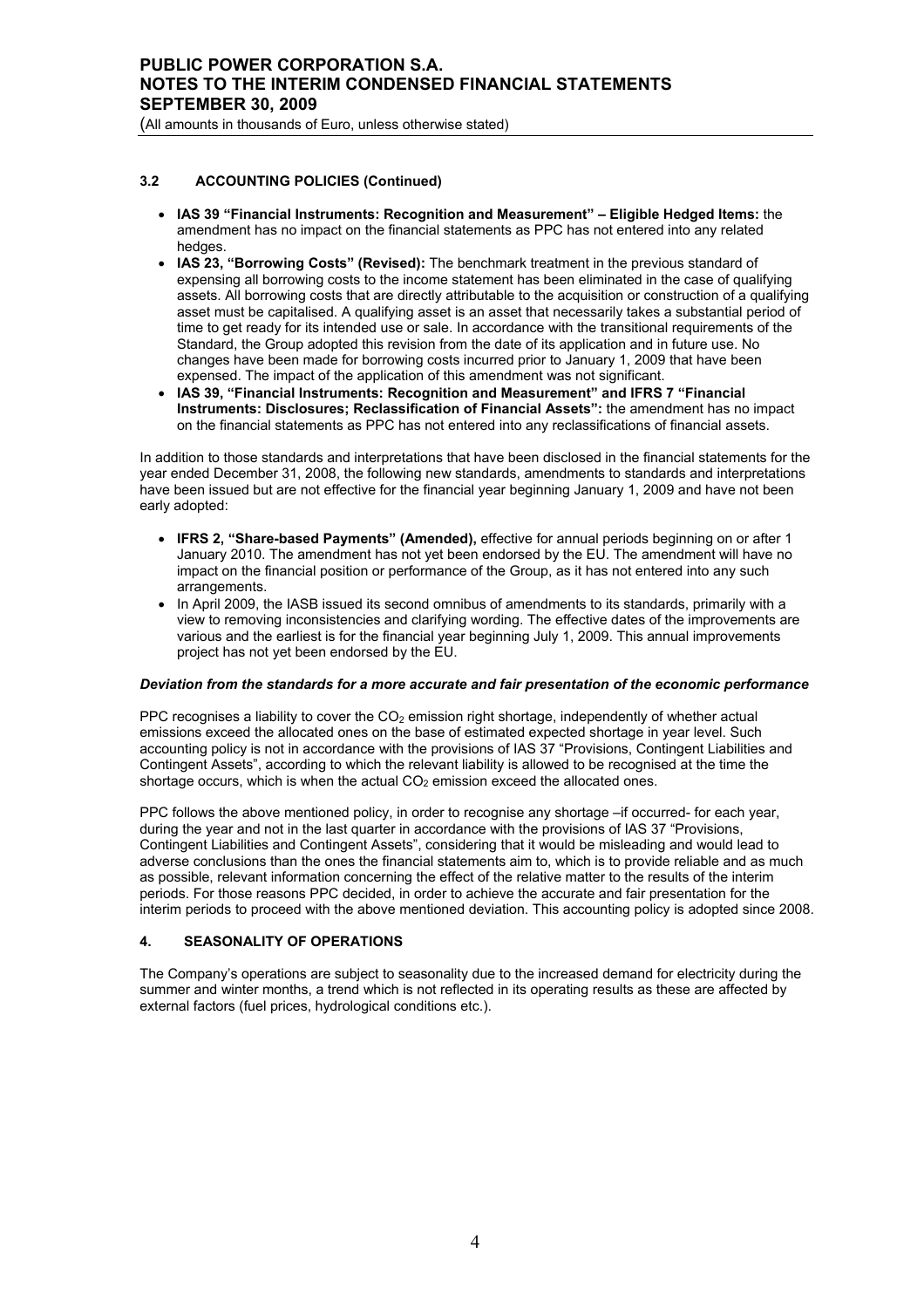(All amounts in thousands of Euro, unless otherwise stated)

# **5. INVESTMENTS IN SUBSIDIARIES**

The direct subsidiaries of PPC are as follows:

|                             | Group      |            |            | Company                  |
|-----------------------------|------------|------------|------------|--------------------------|
|                             | 30.09.2009 | 31.12.2008 | 30.09.2009 | 31.12.2008               |
| PPC Telecommunications S.A. |            |            | 4.441      | 4.441                    |
| PPC Rhodes S.A.             |            |            | 838        | 838                      |
| PPC Renewables S.A.         |            |            | 70.482     | 70,482                   |
| PPC FINANCE PLC             | -          | -          | 59         | $\overline{\phantom{0}}$ |
| Total                       |            |            | 75.820     | 75.761                   |

The consolidated financial statements include the financial statements of PPC and the subsidiaries listed bellow:

| <b>Name</b>                              | <b>Ownership Interest</b> |          | <b>Country and Year</b><br>of Incorporation<br>and activity | <b>Principal Activities</b>                                 |
|------------------------------------------|---------------------------|----------|-------------------------------------------------------------|-------------------------------------------------------------|
|                                          | 30.09.09                  | 31.12.08 |                                                             |                                                             |
| PPC Renewables S.A.                      | 100%                      | 100%     | Greece - 1998                                               | <b>RES</b>                                                  |
| PPC Rhodes S.A.                          | 100%                      | 100%     | Greece - 1999                                               | Engineering, construction and<br>operation of a power plant |
| PPC Telecommunications S.A.              | 100%                      | 100%     | Greece - 2000                                               | Telecommunication services                                  |
| Arkadikos Ilios Ena S.A.                 | 100%                      | 100%     | Greece - 2007                                               | <b>RES</b>                                                  |
| Arkadikos Ilios Dio S.A.                 | 100%                      | 100%     | Greece - 2007                                               | <b>RES</b>                                                  |
| Iliako Velos Ena S.A.                    | 100%                      | 100%     | Greece $-2007$                                              | <b>RES</b>                                                  |
| Iliako Velos Dio S.A.                    | 100%                      | 100%     | Greece $-2007$                                              | <b>RES</b>                                                  |
| Solarlab S.A.                            | 100%                      | 100%     | Greece $-2007$                                              | <b>RES</b>                                                  |
| Iliaka Parka Ditikis Makedonias Ena S.A. | 100%                      | 100%     | Greece $-2007$                                              | <b>RES</b>                                                  |
| Iliaka Parka Ditikis Makedonias Dio S.A. | 100%                      | 100%     | Greece $-2007$                                              | <b>RES</b>                                                  |
| PPC FINANCE PLC                          | 90%                       |          | UK - 2009                                                   | General Commercial Company                                  |

In June 2006, the Annual Shareholders' General Assembly for PPC Rhodes S.A.decided to dissolve the aforementioned company and to initiate the appropriate procedures on July 1, 2006, according to national commerce law. The process is yet to be completed.

### **PPC FINANCE PLC**

"PUBLIC POWER CORPORATION FINANCE PLC" (PPC FINANCE PLC) was incorporated on 21 January 2009 and its shareholders are PPC S.A. and PPCs' by 100% subsidiary PPC RENEWABLES S.A. PPC FINANCE PLC has its registered office in London, UK, and its main corporate purpose is to carry on business as a general commercial company. The authorised share capital of PPC FINANCE PLC is Euro 65.6, divided into 65,600 shares of Euro one (€ 1.00) each. PPC S.A. holds 59,040 shares (representing 90% of the entire issued share capital) and PPC RENEWABLES S.A. holds 6,560 shares (representing 10% of the entire issued share capital). PPC FINANCE PLC obtained a certificate issued by Companies House on 27 July 2009, which entitles PPC FINANCE PLC, as a public company, to do business and borrow in accordance with applicable laws.

# **6. INVESTMENTS IN ASSOCIATES**

|                                                   | <b>Group</b> |          |          | Company  |
|---------------------------------------------------|--------------|----------|----------|----------|
|                                                   | 30.09.09     | 31.12.08 | 30.09.09 | 31.12.08 |
| LARCO S.A.                                        |              |          |          |          |
| PPC Renewables ROKAS S.A.                         | 1,341        | 1.278    |          |          |
| PPC Renewables TERNA Energiaki S.A.               | 1,333        | 893      |          |          |
| PPC Renewables NANKO Energy - MYHE Gitani<br>S.A. | 2.303        | 2.062    |          |          |
| PPC Renewables MEK Energiaki S.A.                 | 963          | 892      |          |          |
| PPC Renewables ELTEV AIFOROS S.A.                 | 946          | 958      |          |          |
| PPC Renewables EDF EN GREECE S.A.                 | 4.036        | 5.762    |          |          |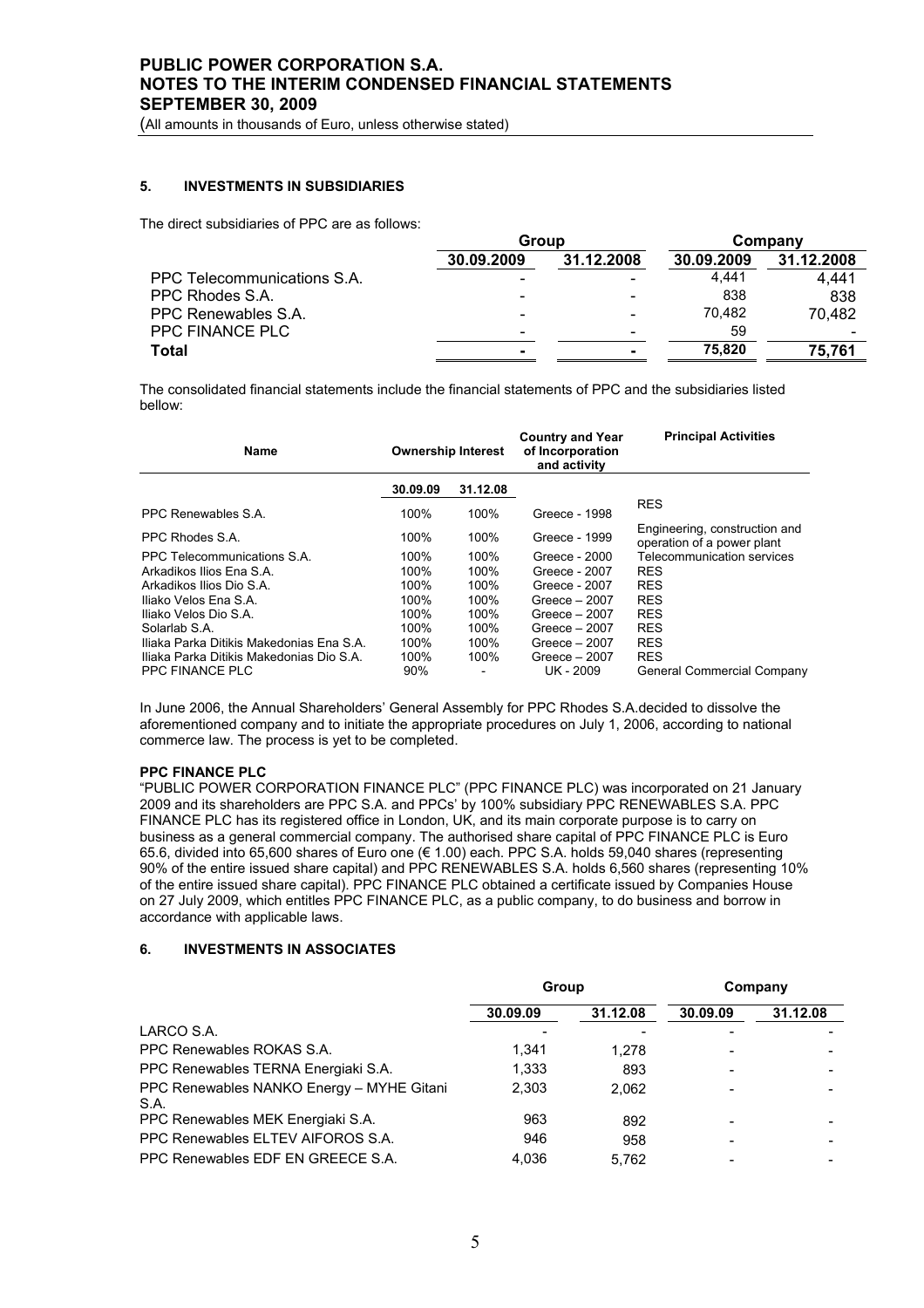(All amounts in thousands of Euro, unless otherwise stated)

### **6. INVESTMENTS IN ASSOCIATES (Continued)**

| 11.182 | 12.118 |    |  |
|--------|--------|----|--|
|        |        |    |  |
| 22     | 24     |    |  |
| 22     | 24     |    |  |
| 22     | 24     |    |  |
| 22     | 24     |    |  |
| 150    | 153    |    |  |
|        | 22     | 24 |  |

Data concerning the above mentioned associates as well as the Group's ownership interest in them as at September 30, 2009 and December 31, 2008 are as follows:

|                                                |   | Ownership Interest Country and year |          | of Incorporation |                             |
|------------------------------------------------|---|-------------------------------------|----------|------------------|-----------------------------|
| Name                                           |   | 30.09.09                            | 31.12.08 |                  | <b>Principal Activities</b> |
| Larco S.A.                                     |   | 28.56%                              | 28.56%   | Greece - 1989    | Metallurgical               |
| PPC Renewables ROKAS S.A.                      |   | 49.00%                              | 49.00%   | Greece - 2000    | <b>RES</b>                  |
| PPC Renewables TERNA Energiaki S.A.            |   | 49.00%                              | 49.00%   | Greece $-2000$   | <b>RES</b>                  |
| PPC Renewables NANKO Energy - MYHE Gitani S.A. |   | 49.00%                              | 49.00%   | Greece $-2000$   | <b>RES</b>                  |
| PPC Renewables MEK Energiaki S.A.              |   | 49.00%                              | 49.00%   | Greece - 2001    | <b>RES</b>                  |
| PPC Renewables ELTEVAIFOROS S.A.               |   | 49.00%                              | 49.00%   | Greece $-2004$   | <b>RES</b>                  |
| PPC Renewables EDF EN GREECE S.A.              |   | 49.00%                              | 49.00%   | Greece $-2007$   | <b>RES</b>                  |
| EEN VOIOTIA S.A.                               |   | 46.60%                              | 46.60%   | Greece $-2007$   | <b>RES</b>                  |
| Good Works S.A.                                |   | 49.00%                              | 49.00%   | Greece $-2005$   | <b>RES</b>                  |
| ORION ENERGIAKI S.A.                           | 2 | 49.00%                              | 49.00%   | Greece $-2007$   | <b>RES</b>                  |
| ASTREOS ENERGIAKI S.A.                         | 2 | 49.00%                              | 49.00%   | Greece $-2007$   | <b>RES</b>                  |
| PHOIBE ENERGIAKH S.A.                          | 2 | 49.00%                              | 49.00%   | Greece $-2007$   | <b>RES</b>                  |
| <b>IAPETOS ENERGIAKI S.A.</b>                  | 2 | 49.00%                              | 49.00%   | Greece $-2007$   | <b>RES</b>                  |
| Aioliko Parko LOYKO S.A.                       |   | 49.00%                              | 49.00%   | Greece $-2008$   | <b>RES</b>                  |
| Aioliko Parko MAMBO BIGLIES S.A.               |   | 49.00%                              | 49.00%   | Greece $-2008$   | <b>RES</b>                  |
| Aioliko Parko KILIZA S.A.                      |   | 49.00%                              | 49.00%   | Greece $-2008$   | <b>RES</b>                  |
| Aioliko Parko LEFKIVARI A.E.                   |   | 49.00%                              | 49.00%   | Greece $-2008$   | <b>RES</b>                  |
| Aioliko Parko AGIOS ONOUFRIOS S.A.             |   | 49.00%                              | 49.00%   | Greece - 2008    | <b>RES</b>                  |
| <b>PPC FINANCE PLC</b>                         |   | 10.00%                              |          | UK - 2009        | General Commercial Company  |

- 1. It is consolidated from the associate company PPC Renewables EDF EN GREECE S.A. as it participates by 95% in its share capital.
- 2. They are consolidated by the associate company Good Works S.A. as they participate by 100% in their share capital.

In December 2007, the sale of associate Wind – PPC Holding N.V. was completed. That transaction resulted in a profit of Euro 165 million which was charged in the Group's results of year 2007. In the nine month period ended on September 30, 2008, PPC Telecommunications distributed dividends that amounted to Euro 77 million, approximately, and which is charged in the Parent Company's results.

Τhe share of profit in related parties (associates and joint ventures) amounted € 0.5 (2008: 15.1 m loss).

In May 2009, the Extraordinary General Assembly of LARCOs' shareholders decided the decrease of share capital of the company for the amount of € 120,002 with the decrease of the nominal share value (from €29.35 per share to € 7.85 per share) and simultaneously offsetting accumulated losses of previous years. Also, the same Extraordinary General Assembly decided the increase of the share capital of the company by amount € 134,337 with the issuance of 17,112,940 new shares of nominal value € 7.85 per share and the corresponding cash deposit. This procedure has not concluded until the date of publication of PPCs' financial statements. PPC, within June 2009, notified its intention not to participate in the increase. Therefore, PPCs' participation in LARCO on September 30, 2009 amounted € 12,515 (1,594,282 shares of nominal price € 7.85 per share). After the completion of the abovementioned share capital increase, PPCs' participation in LARCO will be finalised, although, it is not expected to influence the consolidated and separate financial statements of PPC given the fact that the participation in LARCO has been fully impaired in the previous years. Also, since PPC maintains its participation in LARCOs' Board of Directors, considers that has a significant influence and preserves LARCOs' classification in investments in associates.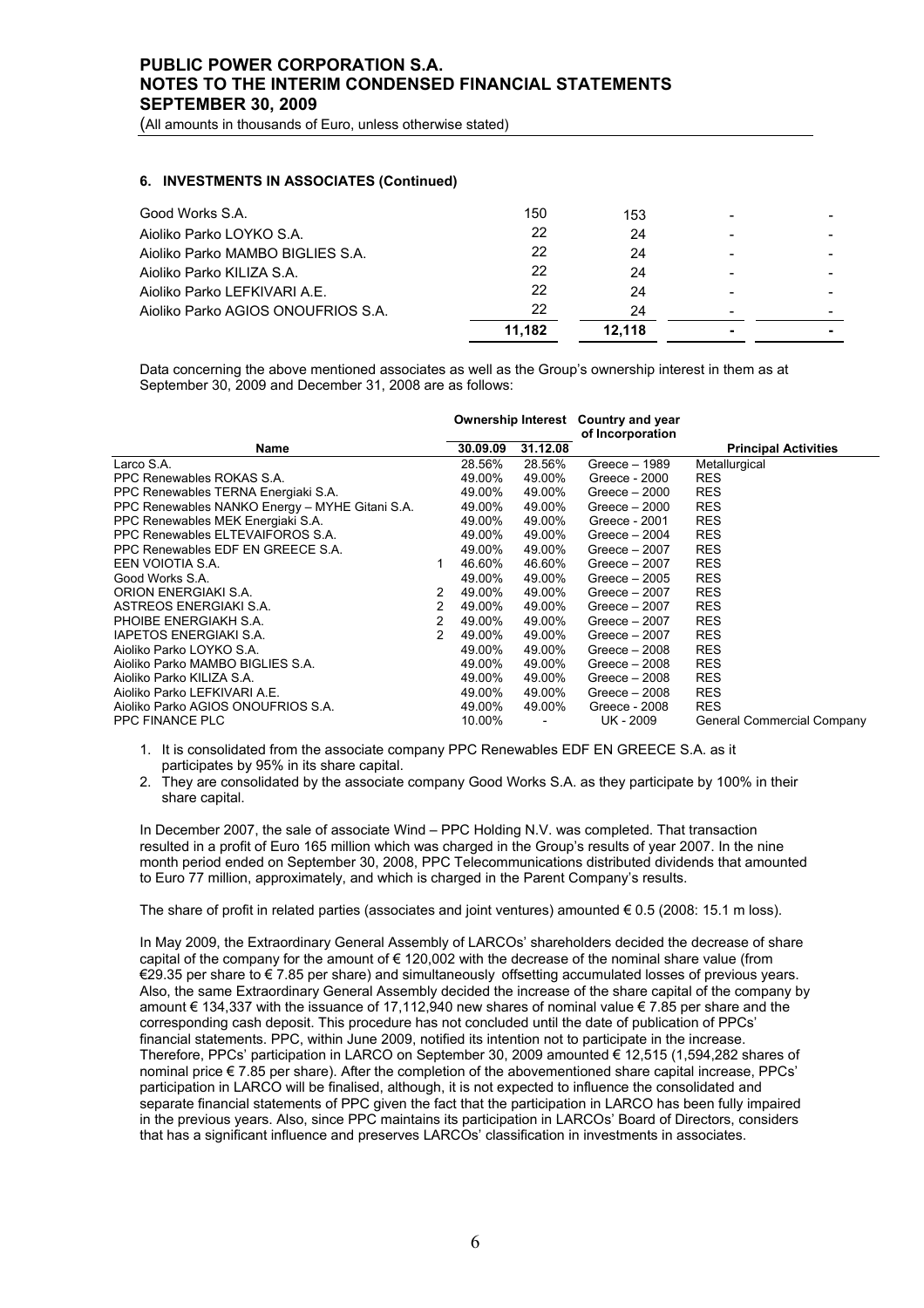(All amounts in thousands of Euro, unless otherwise stated)

# **7. INVESTMENTS IN JOINT VENTURES**

In October of 2006, the Parent Company together with Contour Global LLC, established a 50% jointly controlled entity named SENCAP S.A. ("SENCAP" - a holding entity) whose objective is the ownership, investment, operation, development and management of energy sector projects, including exploitation of mineral rights, the procurement and trading of fuel, minerals and other materials in South East Europe, Italy, Turkey, and selectively in the Mediterranean area. After several capital increases, on September 30, 2009 the share capital of Sencap amounted Euro 5,530 (December 31, 2008: Euro 5,140). In accordance with the shareholders' agreement signed between PPC and Contour Global LLC, each partner can be invited to contribute an amount of up to Euro 300 million within the forthcoming five years in order for SENCAP to be able to finance its investment opportunities. On June 29<sup>th</sup>, 2009 the the General Assembly of the shareholders approved the decrease of the share capital by Euros four million thirty six thousands nine hundred euro (4,036,900). The abovementioned procedure has not yet been completed.

At September 30, 2009 PPC's share in assets, liabilities, income and expenses of SENCAP was as follows:

|                  | 30/09/2009 | 31/12/2008 |
|------------------|------------|------------|
| Assets           | 177        | 312        |
| Liabilities      | (175)      | (172)      |
| Equity           | 0          | (140)      |
| Income           | -          |            |
| Loss after taxes | (333)      | ,228)      |
|                  |            |            |

### **8. BALANCES AND TRANSACTIONS WITH RELATED PARTIES**

PPC balances with its subsidiaries and its associates as of September 30, 2009 and December 31, 2008 are as follows:

|                                     | 30.09.2009 |           | 31.12.2008 |           |
|-------------------------------------|------------|-----------|------------|-----------|
|                                     | Receivable | Payable   | Receivable | Payable   |
| <b>Subsidiaries</b>                 |            |           |            |           |
| - PPC Telecommunications S.A.       | 152        |           | 122        |           |
| - PPC Renewables S.A.               | 18,038     | (6,882)   | 17,112     | (8,736)   |
| - PPC Rhodes S.A.                   | 29         |           | 33         |           |
| - Arkadikos Ilios Ena S.A.          | 91         |           | 35         |           |
| - Arkadikos Ilios Dio S.A.          | 24         |           |            |           |
|                                     | 18,334     | (6,882)   | 17,311     | (8,736)   |
| <b>Associates</b>                   |            |           |            |           |
| PPC Renewables ROKAS S.A.           |            | (152)     |            | (195)     |
| PPC Renewables TERNA Energiaki S.A. |            |           |            |           |
| PPC Renewables NANKO Energy - MYHE  |            |           |            |           |
| Gitani S.A.                         |            |           |            |           |
| PPC Renewables MEK Energiaki S.A.   |            |           |            |           |
| EEN VOIOTIA S.A.                    |            |           |            | (2,550)   |
| - Tellas                            |            |           |            |           |
| - Larco (energy and ash)            | 52,244     |           | 24,924     |           |
| - Sencap                            | 137        |           | 137        |           |
|                                     | 52,381     | (152)     | 25,061     | (2,745)   |
| <b>Other</b>                        |            |           |            |           |
| - HTSO                              | 306,069    | (356,783) | 548,834    | (617,820) |
|                                     | 306,069    | (356,783) | 548,834    | (617,820) |

PPC's transactions with its subsidiaries and its associates for the period ended September 30, 2009 and 2008 are as follows:

|                               |             | 30.09.2009    |             | 30.09.2008    |
|-------------------------------|-------------|---------------|-------------|---------------|
|                               | Invoiced to | Invoiced from | Invoiced to | Invoiced from |
| <b>Subsidiaries</b>           |             |               |             |               |
| - PPC Telecommunications S.A. | 27          |               | 26          |               |
| - PPC Renewables S.A.         | 6.392       | (7, 511)      | 3.473       | (11,746)      |
| - PPC Rhodes S.A.             |             |               |             |               |
| - Arkadikos Ilios Ena S.A.    | 54          |               |             |               |
| - Arkadikos Ilios Dio S.A.    | 14          |               |             |               |
|                               | 6.495       | (7, 511)      | 3.511       | (11,746)      |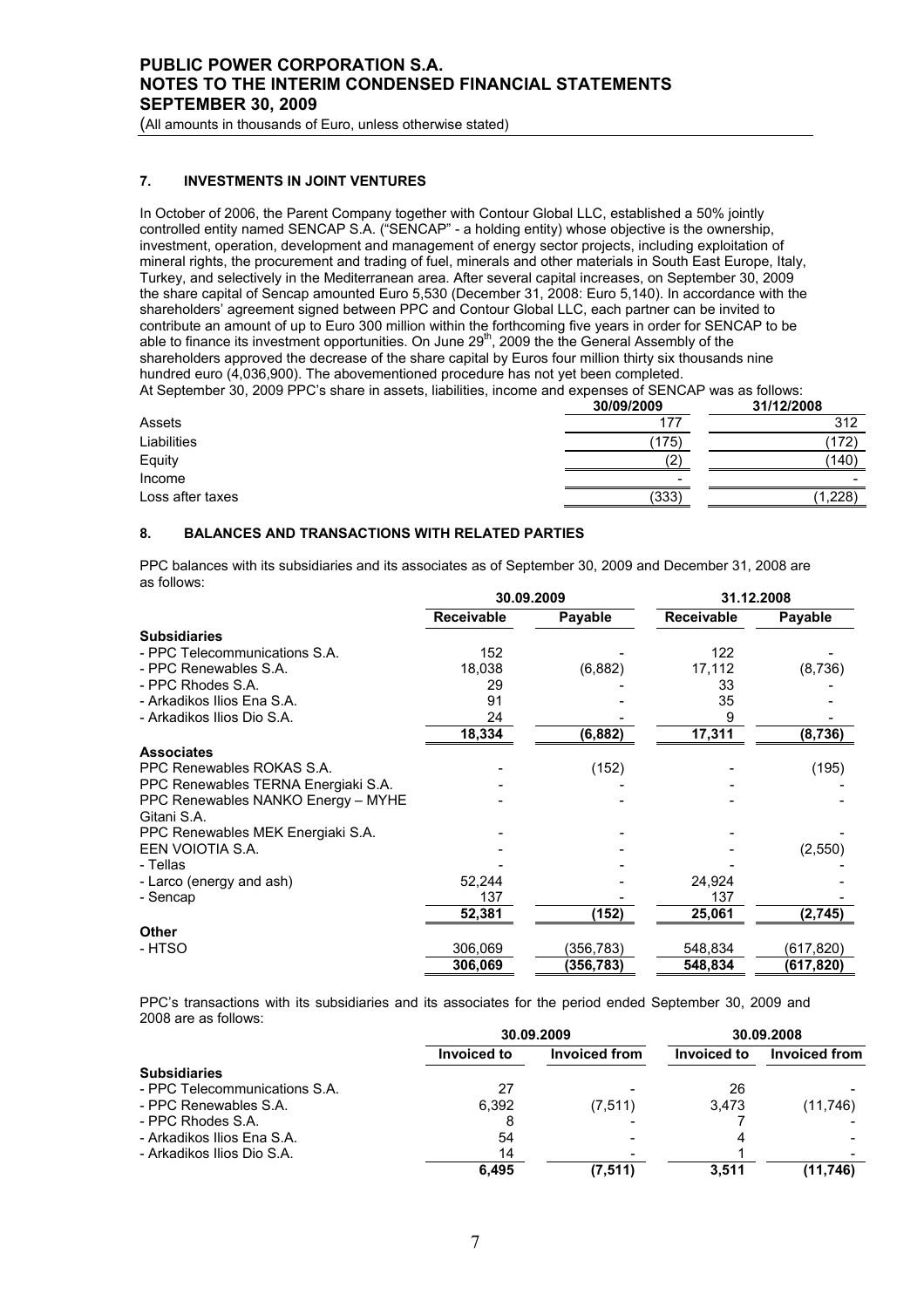(All amounts in thousands of Euro, unless otherwise stated)

### **8. BALANCES AND TRANSACTIONS WITH RELATED PARTIES (Continued)**

| <b>Associates</b>                         |         |            |         |            |
|-------------------------------------------|---------|------------|---------|------------|
| PPC Renewables ROKAS S.A.                 |         | (1,260)    | 292     | (1,048)    |
| PPC Renewables TERNA Energiaki S.A.       |         |            | 4       |            |
| PPC Renewables NANKO Energy - MYHE        |         |            | 2       |            |
| Gitani S.A.                               |         |            |         |            |
| PPC Renewables MEK Energiaki S.A.         |         |            | 40      |            |
| EEN VOIOTIA S.A.                          | 2,550   |            | 928     |            |
| - Tellas                                  |         |            |         |            |
| - Larco (energy and ash)                  | 31,004  | (1,670)    | 52,409  | (5, 561)   |
| - Sencap                                  |         |            | (105)   |            |
|                                           | 33,555  | (2,930)    | 53,570  | (6, 609)   |
| Other                                     |         |            |         |            |
| - HTSO                                    |         |            |         |            |
| - Use of the transmission system          | 186,507 |            | 224,923 |            |
| - Fees for seconded staff                 | 10,235  |            | 9,488   |            |
| - Access to and operation of transmission |         |            |         |            |
| system                                    |         | (232, 898) |         | (256,712)  |
| - Energy purchases                        |         | (202, 122) |         | (467, 689) |
| - Other services rendered                 | 23,936  |            | 21,524  |            |
|                                           | 220,678 | (435,020)  | 255,935 | (724, 401) |

*Procurement of lignite from LARKO S.A.:* On August 24, 2007 the Parent Company signed a contract for the procurement of lignite from LARKO S.A. for a total amount of 1.2 million tones (with a right to increase up to 15%) for a period of four years and a total amount of Euro 25.8 million. Given the fact that at the time of signing the contract LARKO S.A. had outstanding payables of an equal amount to PPC from the supply of electricity, payments for the procurement of lignite will be settled against the abovementioned receivable from LARKO S.A. PPC had made a provision for the abovementioned receivables, which was reversed in 2007, due to the fact that the collection of the amount was secured not only by the abovementioned contract, but also by a guarantee bond that LARCO S.A. raised in favor of PPC, covering the total duration of the contract and the total contractual amount. The value of PPC's lignite procurement based on this contract, for the year 2008, amounted Euro 7.9 m (2007: Euro 1.3 m). In December 2008, LARCO S.A. interrupted the supply of lignite stating that bad weather did not allow the Mine to operate. LARCO S.A. stated its intention to continue the deliveries of lignite as soon as the damages were restored and not later than the end of March 2009. But the deliveries did not start due to the fact that the mine is closed until the environmental permits are approved. The environmental permits were granted and LARCO restarted the deliveries of lignite since end of June 2009. During the ninemonth period of 2009, LARCO has invoiced for lignite deliveries an amount of € 1.7 m approximately.

*Transactions and balances with other government owned entities:* The following table presents purchases and balances with government owned entities Hellenic Petroleum ("ELPE") and National Gas Company "DEPA", which are PPC's liquid fuel and natural gas suppliers, respectively.

|                                | <b>Purchases</b> |            | <b>Balance</b> |            |
|--------------------------------|------------------|------------|----------------|------------|
|                                | 30.09.2009       | 30.09.2008 | 30.09.2009     | 31.12.2008 |
| ELPE, purchases of liquid fuel | 88.312           | 343.463    | 12.122         | 12.836     |
| DEPA, purchases of natural gas | 342.592          | 655.984    | 37.504         | 60.595     |
|                                | 430.904          | 999.447    | 49.626         | 73.431     |

Further to the above, PPC enters into transactions with many government owned profit oriented entities within its normal course of business (sale of electricity, services received, etc.). All transactions with government owned entities are performed at arm's length terms.

*Management compensation:* Fees concerning the Group's management members (Board of Directors and General Managers) for the nine month period ended September 30, 2009 and 2008, have as follows: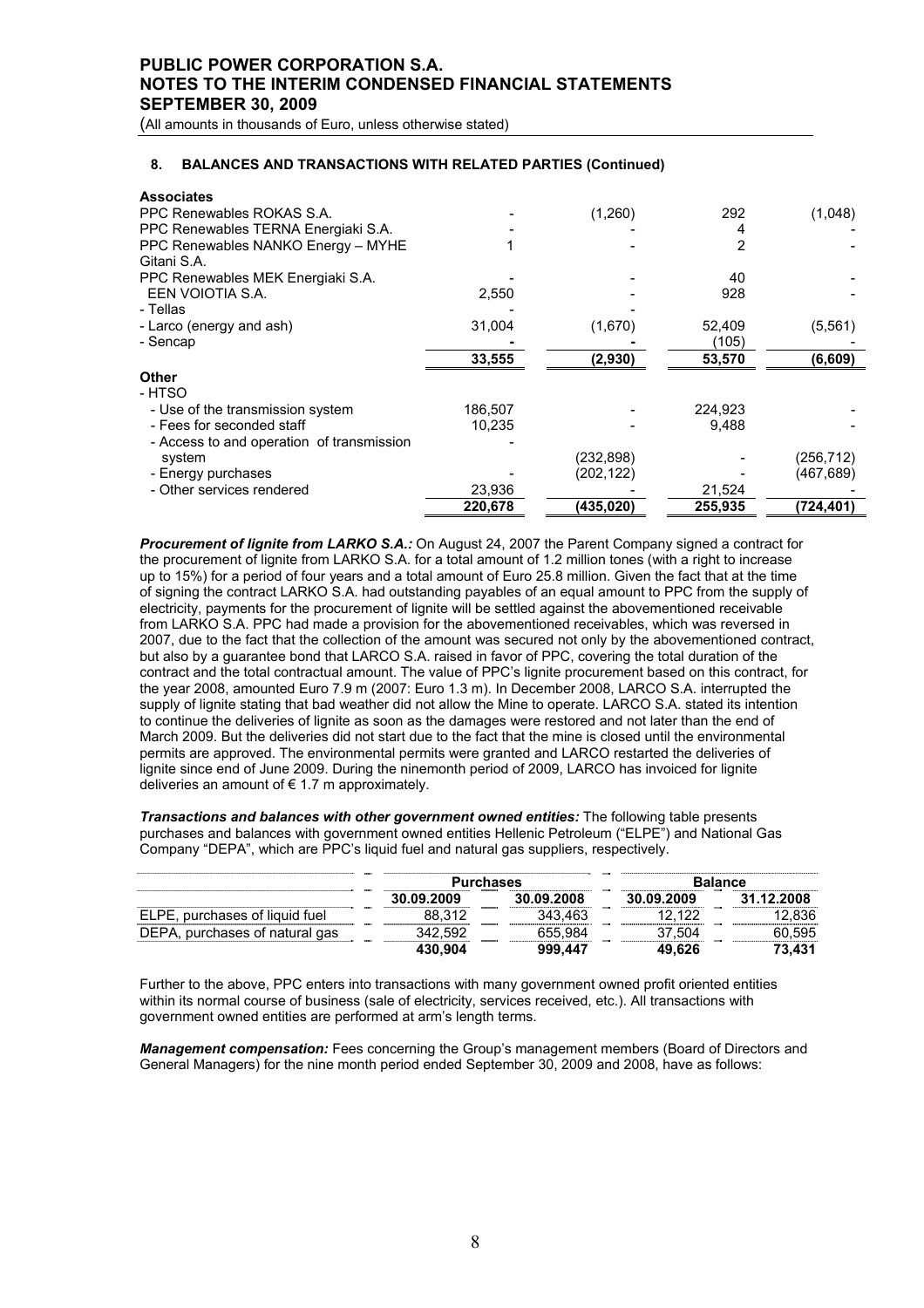# **8. BALANCES AND TRANSACTIONS WITH RELATED PARTIES (Continued)**

|                                                            | <b>GROUP</b> |          |          | <b>COMPANY</b> |
|------------------------------------------------------------|--------------|----------|----------|----------------|
|                                                            | 30.09.09     | 30.09.08 | 30.09.09 | 30.09.08       |
| Compensation of members of the Board of Directors          |              |          |          |                |
| - Executive members of the Board of Directors              | 293          | 360      | 143      | 360            |
| - Non-executive members of the Board of Directors          | 253          | 167      | 136      | 164            |
| - Compensation / Extra fees                                | 216          |          | 216      |                |
| - Contribution to defined contribution plans               |              |          |          |                |
| - Other Benefits                                           | 4            |          | 4        |                |
|                                                            | 766          | 528      | 499      | 525            |
| <b>Compensation of Vice Managing Directors and General</b> |              |          |          |                |
| Managers                                                   |              |          |          |                |
| - Regular compensation                                     | 1.201        | 1.056    | 1.201    | 1,056          |
| - Contribution to defined contribution plans               | 146          | 120      | 146      | 120            |
| - Compensation / Extra fees                                | 237          |          | 237      |                |
|                                                            | 1,584        | 1,176    | 1,584    | 1,176          |
| Total                                                      | 2.350        | 1.704    | 2.083    | 1.701          |

Compensation to members of the Board of Directors does not include standard payroll, paid to representatives of employees that participate in the Parent Company's Board of Directors and related contributions to social security funds. Also, it does not include the electricity benefit based on the PPC personnel invoice to the Board of Director members, the Vice Managing Directors and the General Managers.

# **9. DIVIDENDS**

Due to the fact that the year 2008 had loss, there was no dividend distribution in 2009.

### **10. LOAN AGREEMENTS – REPAYMENTS**

Within the nine month period ended September 30, 2009 the Parent Company issued sixteen (16) bond series for a total amount of Euro 1,315 million repayable within the period 2010-2016, bearing interest at EURIBOR plus a margin and proceeded to the renewal for one more year of bonds of a total amount of Euro 220 million with an annual initial duration. Furthermore, the Board of Directors of the Parent Company has approved the issue of bonds of an amount of Euro 840 million, out of which the amount of Euro 160 million has a committed line with availability period of one year from the singing of the loan agreements.

For the first time the Parent Company has included in one loan agreement financial and other covenants (besides ownership) which may lead to default or the increase of borrowing cost, like downgrade of its rating, obligation to retain the following ratios in certain levels: i) EBITDA/Interest higher than 2, ii) Liabilities/Equity below 2 and iii) Net Debt/Tangible Assets and Investments in Joint Ventures and Associates below "0.5".

At September 30, 2009 the available committed credit lines of the overdraft facilities amounted to Euro 275 million, which was unused in total.

The loan repayments for the nine month period ended September 30, 2009 amounted to Euro 1,023 million including the bullet redemption of a Eurobond of an amount of Euro 500 million in March 2009.

### **11. COMMITMENTS AND CONTINGENCIES**

### *Ownership of Property*

According to a study performed by an independent law firm, major matters relating to the ownership of PPC's assets, are as follows:

1. Public Power Corporation S.A. is the legal successor to all property rights of the former PPC legal entity. Its properties are for the most part held free of encumbrances. Although all property is legally owned, legal title in land and buildings will not be perfected and therefore title may not be enforced against third parties until the property is registered at the relevant land registry in PPC's name. PPC is in the process of registering this property free of charge at the relevant land registries following a simplified registration procedure. This process is not yet finalised.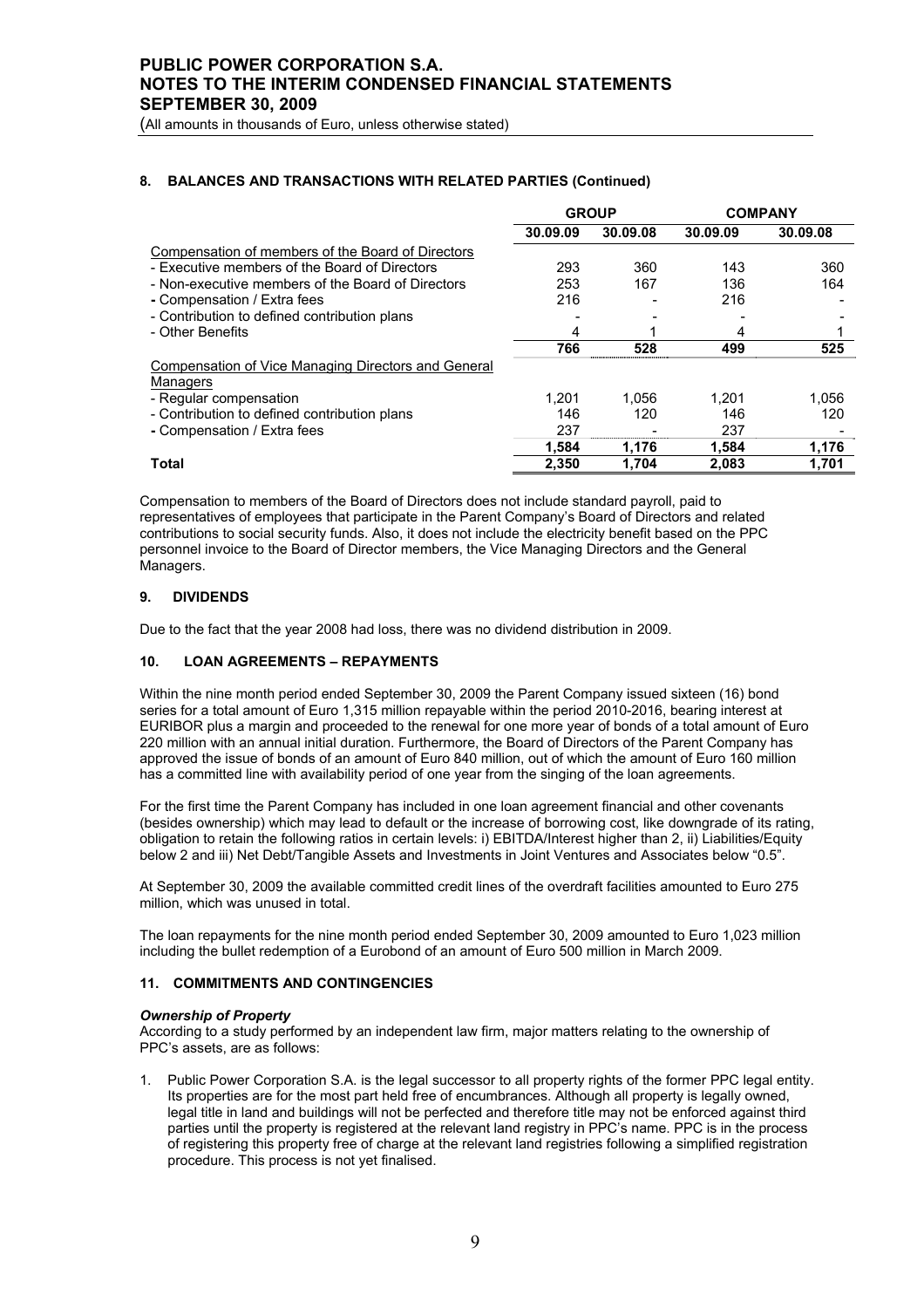### **11. COMMITMENTS AND CONTINGENCIES (Continued)**

- 2. In a number of cases, expropriated land, as presented in the expropriation statements, differs (in quantitative terms), with what PPC considers as its property.
- 3. Agricultural land acquired by PPC through expropriation in order to be used for the construction of hydroelectric power plants, will be transferred to the State at no charge, following a decision of PPC's Board of Directors and a related approval by the Ministry of Development, if such land is no longer needed by PPC S.A. for the fulfilment of its purposes.

### *Litigation and Claims*

The Group is a defendant in several legal proceedings arising from its operations. The total amount claimed as at September 30, 2009 amounts to approximately, Euro 674 million, as further analysed below:

- 1. Cla*ims with contractors, suppliers and other claims:* A number of contractors and suppliers have raised claims against the Company, mainly for disputes in relation to the construction and operation of power plants. These claims are either pending before courts or in arbitration and mediation proceedings. The total amount involved is approximately Euro 376 million. In most cases the Group has raised counter claims, which are not reflected in the accounting records until the time of collection.
- 2. *Fire incidents***:** A number of individuals have raised claims against the Company for damages incurred as a result of alleged electricity-generated fires. The total amount involved is approximately Euro 46 million.
- 3. *Claims by employees:* Employees are claiming the amount of Euro 173 million, for allowances and other benefits that according to the employees should have been paid by PPC.
- 4. *Litigation with PPC Personnel Insurance Organization (PPC-PIO) (in Greek it is "OAP-DEI" i.e. PPC's Social Security Fund):* Until September 30, 2009, the PPC Personnel Insurance Organization ("PPC PIO") had filed, before the courts, seven (7) lawsuits against PPC, claiming an amount in total of Euro 87,704 and, aiming to: a) obtain the ownership of a building sold by PPC in 1999 for a consideration amounting to Euro 13,294, b) obtain the ownership of certain properties owned by PPC and collect the rents earned by PPC over a specified period of time, at the amount of Euro 6,962 (three 3 actions), these cases will be resolved with the decision of the Plenary Session of the Supreme Court for one of these actions, c) obtain the ownership of a building, of estimated value of Euro 8,000, d) be compensated for securities and shares which became property of PPC, and part of which has been sold, as well as for related dividends collected by PPC all for the amount of Euro 59,393 and e) to oblige PPC to render detailed accounts concerning management of bonds that PPC kept on behalf of PPC – PIO'. Cases described under (a) have been discussed before second instance courts, however PPC has filed a petition for review before the Supreme Court discussed in September 2008 and was remitted to the Plenary Session of the Supreme Court in January 2009, due to the importance of the case. It is noted that the recommendation in favour of PPC by the said Chamber of the Supreme Court it will be taken into account by the Plenary Session. Furthermore it should be noted that any ruling by the Plenary Session of the Supreme Court shall create a precedent in relation to all other pending cases with similar claims, (b) has already been discussed before first instance courts and the decision issuance process is on hold until the issuance of an irrevocable decision on case (a) above, (c) has been discussed before first instance courts and PPC has filed an appeal, discussed on September, 2008 with the decision still pending, (d) has been discussed before first instance courts, however the decision is still pending, and (e) OAPs' lawsuit was rejected by the Court of Appeal with the Decision No 1459/2009. For the above amounts the Group has established provisions, which at September 30, 2009 totalled approximately Euro 173 million.

### *Bank of Crete*

The dispute with the old "Bank of Crete" is dating back to 1989, when the bank was under liquidation due to serious legal violations revealed at that time. PPC's deposits of Euro 6,806 (included in other long term assets) with the bank were blocked, while PPC ceased payments on its loans by said bank amounting back then to Euro 12,053. The case, following a pertinent ruling by the Superior Court, was brought to the Court of Appeals which issued a decision partially in PPC's favor. However, a petition for review before the Supreme Court has been filed appeal against the aforesaid decision. The petition was discussed in October 2007, before the Supreme Court and it was sent to the Court of Appeals for a new trial, discussed on March  $5<sup>th</sup>$ , of 2009. The decision of the Court of Appeals was issued, postponing the final decision and ordering the completion of the expertise report concerning the requested amount of the compound interest by PPCs'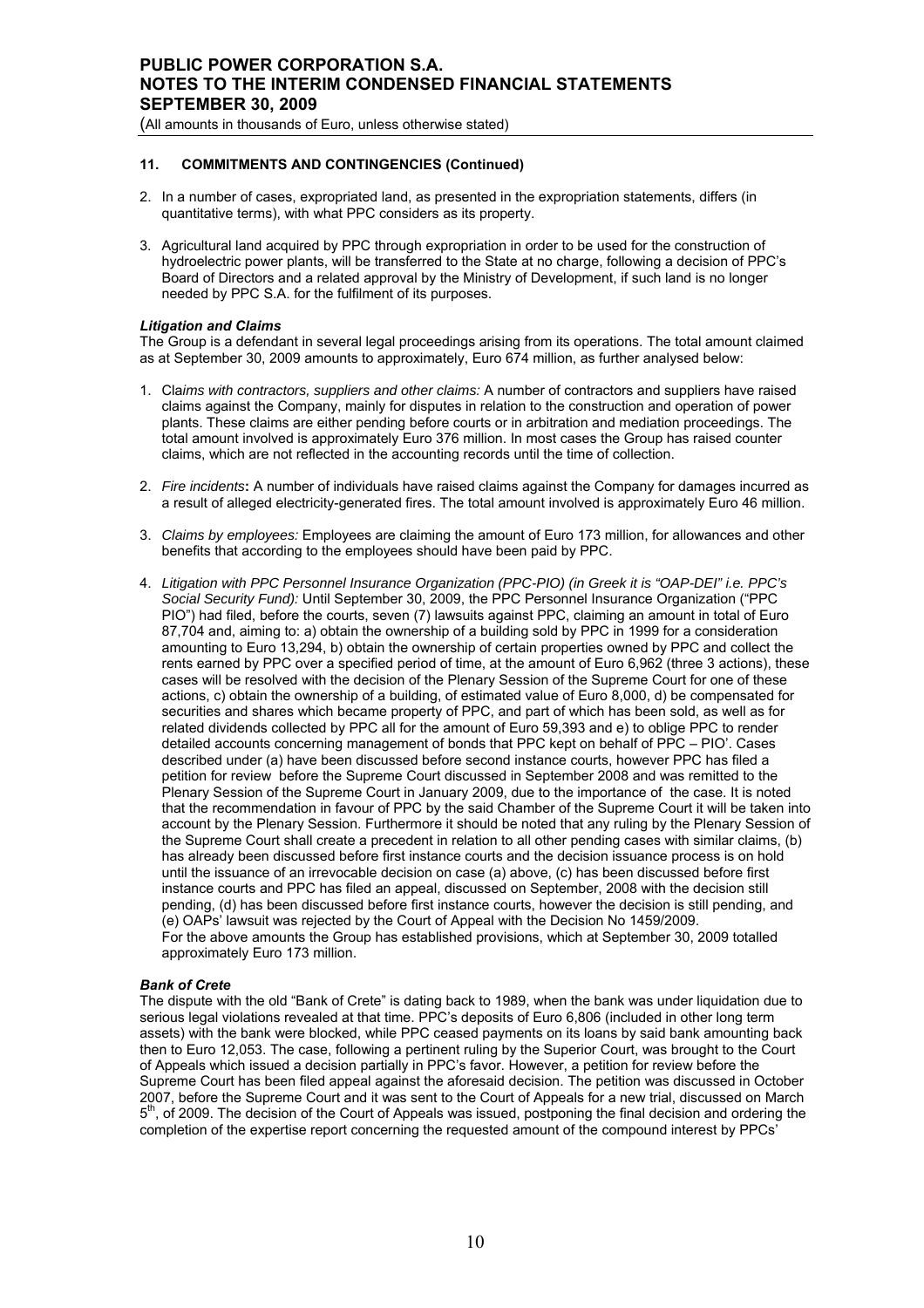### **11. COMMITMENTS AND CONTINGENCIES (Continued)**

lawsuit. The Decision seems to accept almost in its entirety the lawsuit of PPC, so that after the completion of the expertise report, with the issuance of the final Decision, there may be a decrease of the requested compound interest amounts.

### *Environmental Obligations*

Key uncertainties that may influence the final level of environmental investment which the Group will be required to make over the forthcoming decade, include:

**1.** Following the issuance of Environmental Permits, by Common Ministerial Decisions, for all Hydroelectric (H/E) Plants, environmental permits are still pending, only for "Plastiras" H/E Plant and the national transmission network, for which the Environmental Impact Assessment Studies have already been submitted to the Ministry for the Environment.

According to Greek Law 3481/2006, the environmental terms for the continuation, completion and operation of the projects of the Acheloos River Diversion Scheme to Thessaly were approved and their fulfilment is a prerequisite for the implementation of the projects and for which responsibility lies with the administrator, responsible for construction and operation of the respective projects. Public Projects as well as PPC's projects that have been auctioned and constructed or are under construction and are related to projects of the Acheloos River Diversion Scheme to Thessaly and energy projects are allowed to operate or be completed according to the approved administration plan and the above-mentioned environmental terms. According to these terms, the continuation, completion and operation of the Messohora Power Plant are permited. Based on the above-mentioned, the concessionaire of the contract for the road communications network project, has been given instructions to continue with the project. The works have been completed and the contract is in the phase of acceptance. On September 30, 2009, the accumulated investment expenses for the Messochora Power Plant project amounted to Euro 278.9 million and it is estimated that until the completion of the project an additional amount of Euro 103.1 million will be required. After the publication of Greek Law 3734/2009, matters concerning the Messochora Hydroelectric Project are arranged, with which the completion and operation of the Project becomes possible. These matters concern expropriation of areas in the Messochora HEP Reservoir, expropriation of the Pindeon Municipality and of the areas where it will be relocated and arrangement of compensations to the affected inhabitants. All the above mentioned expropriations are declared for public utility reasons of great importance and their settlement will allow the completion of the Project and the operation of the Messochora Power Plant.

- **2**. Under IPPC (Integrated Pollution Prevention and Control) Directive, the Best Available Techniques for Large Combustion Plants (with a thermal capacity greater than 50 MW) have been defined on July 2006 at a European level. These may: (1) require additional to the already foreseen investments at PPC's larger thermal power plant stations, (2) reduce the permitted hours of operation of its oil fired power stations. In accordance with European Directive 2001/80/EC, a pollutants emission reduction plan for existing Large Combustion Plants has been approved by PPC's Board of Directors, and this includes, among others, the following measures:
	- *(i)* Units I and II of Megalopolis A plant will enter the status of limited hours of operation (20,000 hours both of them as one installation) from January 1, 2008 until December 31, 2015 at the latest.
	- *(ii)* Until the end of 2007, all measures for facing the operational problems of the flue gas desulphurisation plant in unit IV of Megalopolis Plant should be completed.
	- *(iii)* Until the end of 2007, all measures for the installation and continuous operation of the flue gas desulphurization plant in Unit III of Megalopolis Plant should have been completed.
	- *(iv)* Until the end of 2007, all necessary modifications for using low sulphur heavy fuel oil, in all the existing oil fired plants included in the pollutants emissions reduction plan, should have been implemented.

PPC's emission reduction plan was submitted to the authorities and has been incorporated in the National Emission Reduction Plan of the country, according to the provisions of the aforementioned Directive. For the Linoperamata Steam Electric Station, the use of low sulphur heavy fuel oil has already started from January 1<sup>st</sup>, 2007. From October 2007, all oil fired power plants which use heavy fuel oil, are supplied with low sulphur heavy fuel oil, as requested in measure (iv). The aforementioned measure (ii) was completed during the first semester of 2008, while about measure (iii) the commissioning of the desulphurization plant has started in July 2009.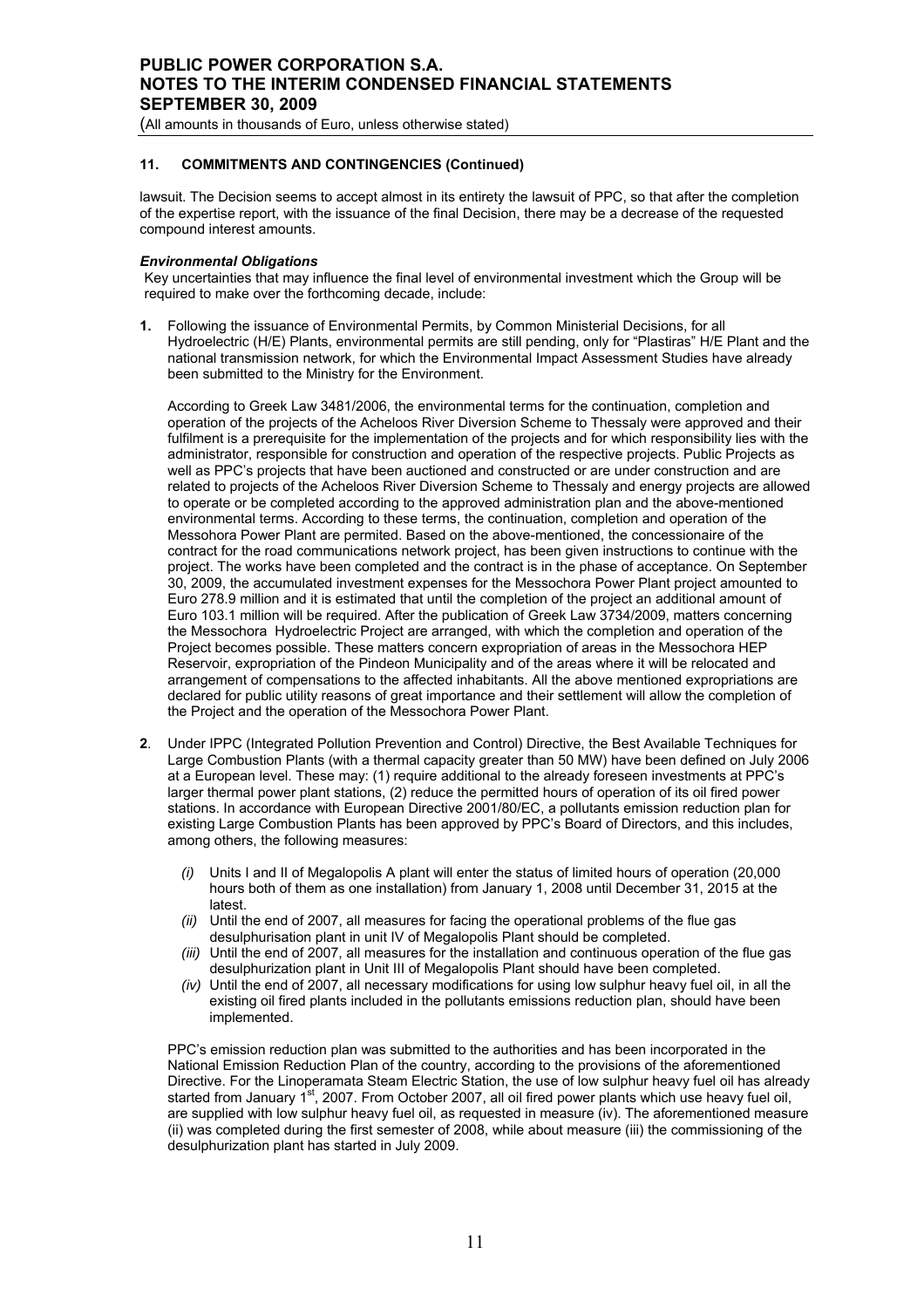### **11. COMMITMENTS AND CONTINGENCIES (Continued)**

The renewal of certain thermal power plants' environmental permits is expected, after the issue (August 2008) of the Common Ministerial Decision for the National Emissions Reduction Plan (Directive 2001/80/EC).

In December 2007, a proposal for a new Industrial Emissions Directive (IED) amending IPPC Directive and 2001/80/EK was published by the European Commission. In June 2009, the Council of Ministers for the Environment reached a political agreement on Commission's proposal. The IED text will be finilised following the co-decision procedure between the Council and the European Parliament. After the finalisation of this new proposed directive, eventually additional investments, referring to the above measures (i) and (ii) for existing Units, will be assessed on the new basis and redefined.

- **3.** The extent of land contamination has yet to be assessed for many of PPC's installations. At present, there appears to be no requirement for large-scale remediation projects at PPC's sites in the short term, and it is unlikely that this will be required at the mining areas or at the lignite-fired power stations for the foreseeable future. Remediation, however, may be required, at some of the company's oil-fired power stations and depots in the future.
- 4. PPC has performed limited studies on the presence of asbestos-containing materials at its premises. Upon submission by PPC of a full environmental impact assessment study, the Ministry of Environment issued in May 2004 the environmental permit for the construction and operation, in PPC's property in Ptolemaida area, of an environmentally – controlled landfill site for the management and final disposal of asbestos containing construction materials existing in its premises located in Northern Greece.
- 5. During the operation of the Transmission Lines, Substations and Hyperhigh Voltage Centers, there is no electromagnetic radiation, but two separate fields, the magnetic and the electric field. At places where the public or the Company's personnel might find themselves close to the above mentioned lines and substations, the values of those fields are substantially less than the limits. Those limits were established by the International Commission on Non Ionizing Radiation Protection (ICNIRP) in collaboration with the World Health Organization (WHO). The above mentioned limits have also been adopted by the European Union as well as the Greek Legislation. It must be noted though, that the limits stated in the above regulations for both fields do not constitute dangerous values, but rather contain large safety factors, in order to cover for some vagueness due to the limited knowledge about both the magnetic and electric fields' influence in order to fulfil the requirement for the prevention of any adverse impacts.

### *Combined cycle natural gas fired power plant of a 417 MW, in Aliveri*

After an international tender, the Project "Study, supply, transportation, installation and putting in operation of a 416.95 MW combined cycle natural gas fired Unit V at Aliveri" was awarded to the successful bidder company (Metka S.A.). The contract with the company was signed on October 2007. The Contract price of the Project is Euro 219 million and the contractual deadline for completion was 27 months after the contract is signed. Construction of the plant is delayed due to antiquities found on the construction site and difficulties about the progress of the permissions. Regarding this Project:

- The Common Ministerial Decision approving the environmental terms has been issued.
- The elaboration and approval of studies for the Project and the delivery of electromechanical equipment are in progress.
- The Study of Treatment and Disposal of Industrial Waste Water was approved.
- On January 13, 2009, Public Power Corporation sent a request to Ministry of Environment and Public Works for modification of the Common Ministerial Decision for the Approval of Environmental Terms (modification for the Regulation of the existing stream).
- On May 12, 2009, the Ministry of Development decided the modification of the installation licence of the new Unit concerning less important changes about the arrangement and the size of the facilities as well as concerning the addition of the Center of Ultrahigh Voltage.
- The Ministry of Civilization approved the construction of main and auxiliary facilities.
- On July 23, 2009, the Building Permission was issued and on September 17, 2009, the site works started.

Discussions with the Contractor about the revised time schedule of the Project and solution of economic subjects and technical modifications, that arose, were completed.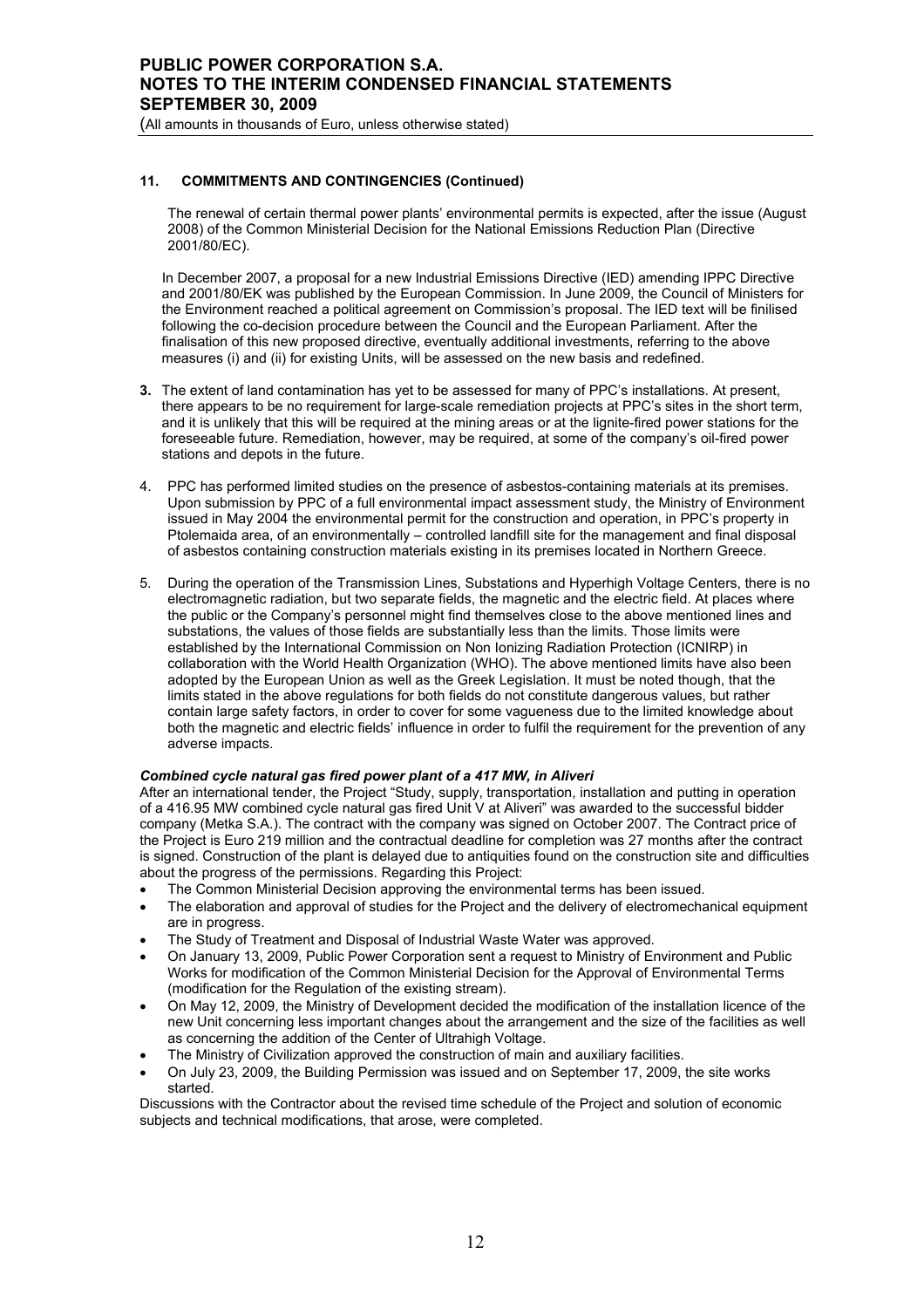(All amounts in thousands of Euro, unless otherwise stated)

### **11. COMMITMENTS AND CONTINGENCIES (Continued)**

### *Option for acquisition of DEPA shares*

PPC's Board of Directors, on October 2, 2007 decided to move with exercising its option for acquisition of DEPA (the natural gas company) shares, which has been done through a contract, decision that has been announced, on January 7, 2008, to the Ministry of Economy. In September 2009 PPC S.A. reached an agreement with National Bank of Greece and BNP Paribas for the provision of advisory services in relation to the exercise of its option and the acquisition of a stake in the share capital of DEPA and DESFA.

#### *Approval of Business Collaboration with Restis Group*

PPC and Restis Group of Companies singed on the May 14th, 2009 an "MoU", for examining cooperation in the areas of: (a) Development, construction and operation of lignite mines and lignite power plants in Montenegro, (b) Joint participation in the tender launched by the government of Montenegro for the partial sale and share capital increase of the company "EPCG" (electric utility active in the generation, distribution and supply of energy) and (c) Development, construction and operation of RES projects in Greece and Southeast Europe.

#### *Commission of study, procurement of equipment and construction of a "closed type" substation in Soroni, Rhodes*

In June 2008, the Parent Company concluded a tender regarding the project "Design, Procurement of equipment, construction and comission of a "closed type" substation in Soroni, Rhodes" and awarded it to ABB, who offered the lowest price of Euro 12.3 million, approximately. The project is scheduled to complete in two phases. According to the timetable the building phase of the substation was to be completed by April 2010, so the units generation would have been energized for the summer of 2010. But, due to the delay of issuance of the building permit, wich originally was expected to be issued in March 2009, the building phase of the substation is estimatedto be completed in the first half of 2012.

### **International tender for the construction of the new lignite station in Florina**

In July 2008, an international tender regarding the "Study, procurement, transportation, installation and putting in operation of the Steam-Electric Unit II in Meliti Power Station, with a power of 420-450 MW, using pulverized lignite as fuel and with the capability to provide thermal energy of 70 MWth for district heating" was announced. The budgeted cost for the new thermal unit was 675 million Euro. The new Unit will be fully equipped with modern and up-to-date antipollutive systems and with a provision of space for future installation of CO2 emissions' capture system. The above mentioned Project had been defined to be completed within 52 months, commencing with the signing of the contract. Due to the fact that no offer was submitted, the basic technical and commercial parameters of the Project are in reconsideration, so that a new Inquiry shall be announced.

On July 27, 2009 the decision about the determination of the terms and conditions of the permission for electricity production and for the distribution of thermal energy 70 MWth was issued by Μinistry of Development.

The envelope which will be submitted to the relevant Authorities, for renewal and modification of Common Ministerial Decision of the Approval of Environmental Terms, is under preparation.

### **Tax unaudited years**

In 2009 the tax audit of the Parent Company was completed for the years 2006 and 2007, which resulted to accounting differences of Euro 18 million approximately from Income Tax. From VAT, withholding taxes and any other tax obligations, the Company was surcharged with the amount of Euro 1 million approximately, which was paid after the settling off the liabilities of the Greek State. Temporary results of the tax audit for the income tax and VAT were issued until the final resolution of the tax problem with the energy sales invoice to PPC personnel.

Tax unaudited years, for which provisions are established on the basis of the findings of prior tax audits are:

| Company                                    | Country        | <b>Unaudited years</b> |
|--------------------------------------------|----------------|------------------------|
| - PPC Parent Company                       | Greece         | 2008                   |
| - PPC Renewables S.A.                      | Greece         | 2007-2008              |
| - PPC Rhodes S.A.                          | Greece         | 1999-2008              |
| - PPC Telecommunications S.A.              | Greece         | 2007-2008              |
| - Arkadikos Ilios Ena S.A.                 | Greece         | 2007-2008              |
| - Arkadikos Ilios Dio S.A.                 | Greece         | 2007-2008              |
| - Hliako Velos Ena S.A.                    | Greece         | 2007-2008              |
| - Hliako Velos Dio S.A.                    | Greece         | 2007-2008              |
| - SOLARLAB S.A.                            | Greece         | 2007-2008              |
| - Iliaka Parka Ditikis Makedonias Ena S.A. | Greece         | 2007-2008              |
| - Iliaka Parka Ditikis Makedonias Dio S.A. | Greece         | 2007-2008              |
| - PPC FINANCE PLC                          | United Kingdom |                        |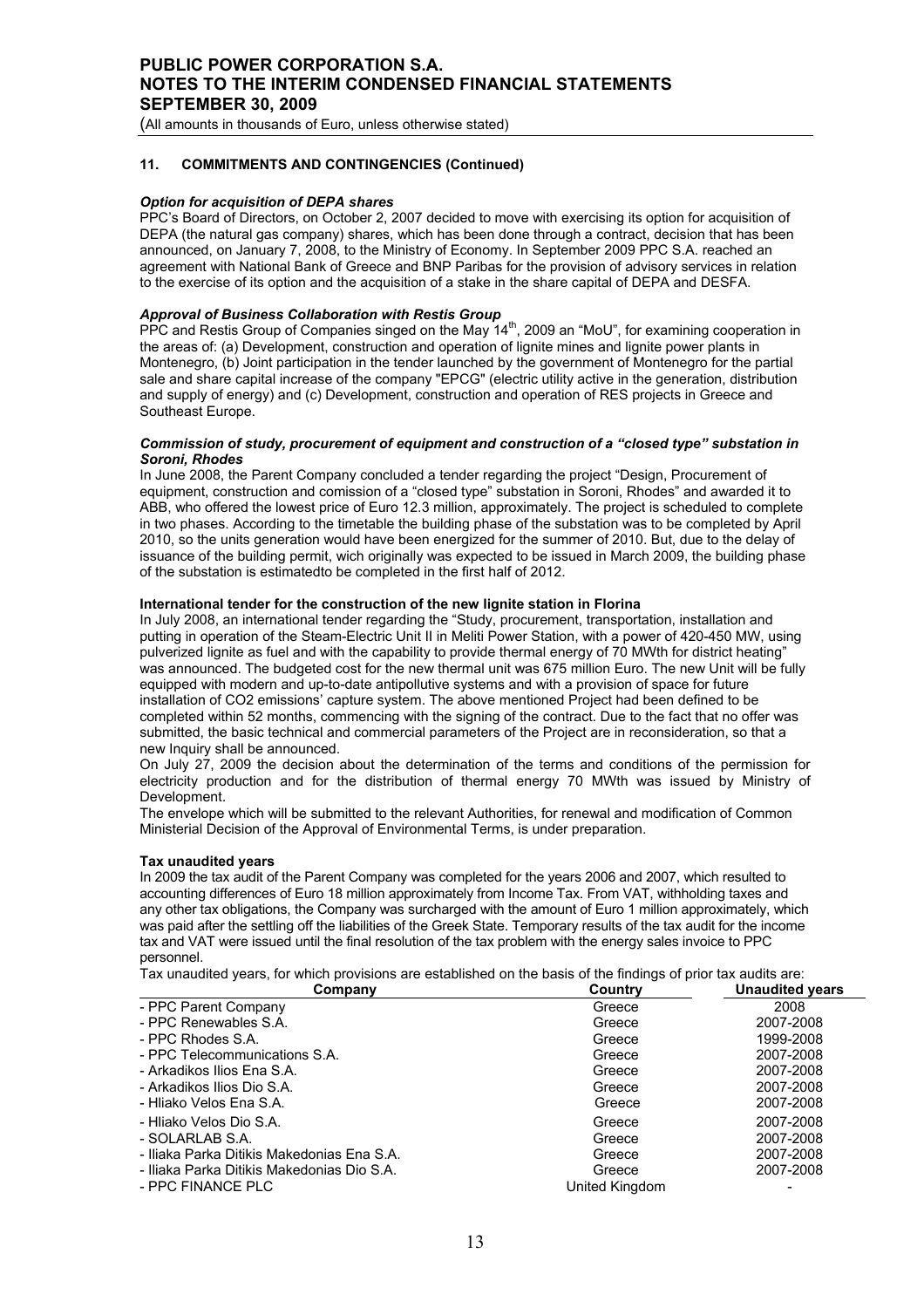(All amounts in thousands of Euro, unless otherwise stated)

### **11. COMMITMENTS AND CONTINGENCIES (Continued)**

### **Business Collaboration with URBASER**

PPC and the Spanish company Urbaser agreed in April 2009 on an "MoU", providing for the development of projects in relation with Waste-to-Energy, the Waste Management sector in general, as well as urban and industrial Waste Water Treatment.

### *Approval of business collaboration with RWE*

The Parent Company's Board of Directors, in its meeting dated April 22, 2008 has approved a business collaboration memorandum with RWE. The memorandum between PPC and RWE refers to the exploration of collaboration on the following: a) the development in Porto Romano of Albania of a coal burning unit with a power of 500 – 800 MW. The collaboration memorandum anticipates that if the above mentioned investment is rated as viable, a new separate company will be formed in order to construct and operate the above mentioned station with RWE owning 51%, PPC 39% and TITAN 10% of its share capital. RWE and PPC signed the memorandum of understanding back in June 2008. The Albanian government initiated a short-listing procedure for the erection of this hard coal-fired power plant at the end of 2008. The consortium lead-managed by RWE participates in the first phase of this process and officially submitted, to the Albanian government, an application for the erection and operation of the power plant at the end of February 2009. The evaluation results from the Albanian government are expected in Q4 2009. b) natural gas in Greece and c) renewable energy sources. For the renewable energy sources projects the collaboration memorandum anticipates that RWE will hold 51% of the company's share capital while PPC Renewables S.A., PPC's wholly owned subsidiary will hold 49%.

### **PPC RENEWABLE**

Public Power Corporation Renewables S.A. (PPCR) announced, on the 10<sup>th</sup> of February 2009, the construction of nine (9) wind parks (W/P) with a total capacity of 35.1 MW. The nine wind parks are located, in Crete (2 W/P), in Samos (2 W/P), in Paros, in Lesvos, in Rhodes, in Sifnos and in Limnos, with a total capital expenditure of  $\epsilon$  60 m. Contractor of the nine wind parks is ENERCON GmbH. Our estimation for the construction and the delivery of the wind parks from ENERCON to PPCR will be completed in April 2010 for the projects in Rhodes, Paros and Lesvos and in February 2011 for the projects in Sifnos, Crete, Limnos and Samos.

### **CO2 Emissions**

In November 2007, PPC submitted 31 applications to the competent authority for the issuance of the emissions permits for its bound power plants, concerning the period 2008-2012. In December 2007, the competent authority approved the submitted Monitoring Plans and issued the respective permits for the second trading period 2008-2012. In February 2009 the competent authority issued guidelines for the verification of the emissions reports of the year 2008. In December 2008 the Greek National Allocation Plan for the period 2008 – 2012 was approved. According to the final allocation, 44,2 Mt CO<sub>2</sub> allowances have been allocated to the 31 existing bound plants of PPC for 2008. By the end of March 2009, the verification of the annual emissions reports, for all 31 bound plants, by accredited third party verifiers was completed successfully and the reports were promptly submitted to the Competent Authority. The total verified emissions of all 31 bound plants of PPC for 2008 amount to 52,2 Mt CO<sub>2</sub>.

According to the final allocation of  $CO<sub>2</sub>$  emissions allowances and the final  $CO<sub>2</sub>$  emissions from the 31 bound plants of PPC for 2008 mentioned above, PPC exhibited a shortage of emissions allowances for 2008 in the range of 8,0 Mt CO<sub>2</sub>. PPC's results will be burdened by the purchase of the corresponding emission allowances. It should be noted that the shortage of emissions allowances for 2008 will be considered final only after the probable additional allocation of allowances to some new entrance units for the non interconnected islands for 2008, but, in any case, no substantial changes are expected.

According to the temporary results, the  $CO<sub>2</sub>$  emissions of PPC's bound plants for the period 01.01.2009 – 30.09.2009 amounts to 38.2 Mt. According to recent projections, the CO<sub>2</sub> emissions for the remaining period  $01.10.2009 - 31.12.2009$  are estimated to 12.8 Mt, thus the total CO<sub>2</sub> emissions for 2009 are estimated to 51 Mt, approximately. It should be noted that the emissions of 2009 will be considered final by the end of March 2010, when the verification of the annual emissions reports by accredited third party verifiers is completed. The allowances that have been allocated to the 31 existing bound plants of PPC for 2009 are 44.2 Mt CO2. According to the above, it is estimated that PPC will exhibit a shortage of emission allowances for 2009 amounting to 6.8 Mt CO<sub>2</sub>, out of which 5.1 Mt correspond to the ninemonth period enden 30.09.09.

In December 31, 2008 the Company recorded a CO2 emission rights deficit amounting to € 84 m, valued at 31.12.2008 prices. PPC covered this deficit with actual purchases within 9M 2009. This fact had a positive impact on the 9M 2009 financial results, amounting to € 17.6 m, due to the difference between the valuation of the abovementioned deficit at 31/12/2008 prices and the actual purchase cost.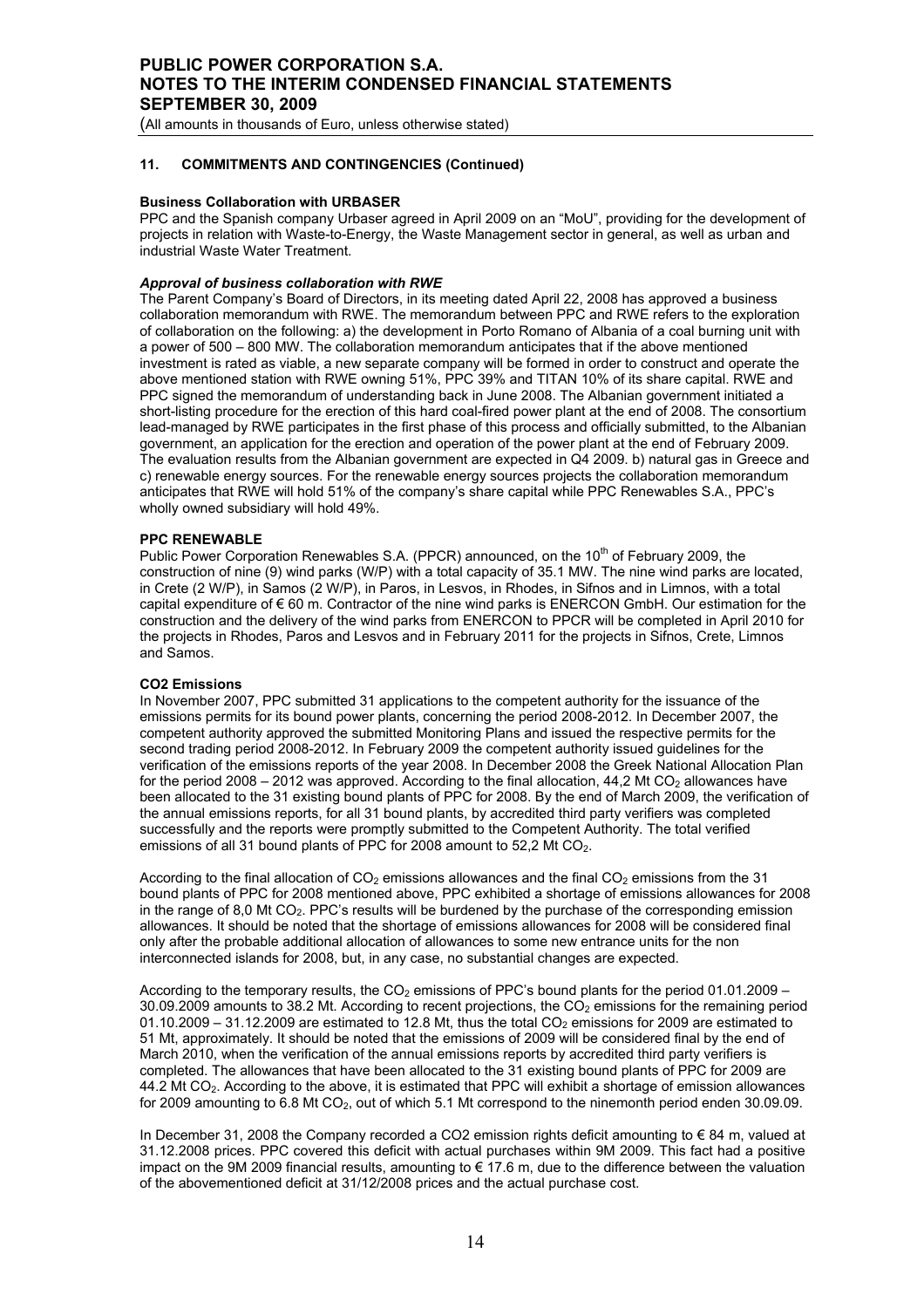(All amounts in thousands of Euro, unless otherwise stated)

### **11. COMMITMENTS AND CONTINGENCIES (Continued)**

### **Memorandum of Understanding with MEDGAS**

The Board of Directors of the Parent Company approved on May the 28<sup>th</sup>, 2009 the signing of a MoU with MEDGAS S.A. in order to evaluate a proposal for supply of compressed natural gas (CNG) to the Power Plants of Crete. This proposal was submitted by MEDGAS S.A. to PPC, in order to supply on a long term basis CNG to all Power Plants in Crete – existing and future ones – as an alternative solution to the supply with liquefied natural gas (LNG). The shareholders of MEDGAS S.A. are: (a) EGAS, the company of natural gas of the Egypt Ministry of Oil, by 30%, (b) Kopelouzos Group, by 60% and (c) ARABIA GAZ, a private company of natural gas in Egypt, by 10%. PPCs' Generation Strategy in Crete provides for the use of natural gas in all of its Power Plants, considering two alternative scenarios: (a) The construction by DESFA of an LNG Tterminal in Korakia as well as of all necessary pipelines, to be used for unloading, storage, regasification of LNG and transportation to PPCs' Power Plants; DESFA S.A. has, already taken actions towards studying and developing the infrastructure required, or (b) the supply of compressed natural gas (CNG) from MEDGAS by means of CNG Carriers, to multiple delivery points over the island, in order to be used by PPCs' Power Plants.

### *Construction of a new Steam Electric unit in Ptolemaida*

On May 19<sup>th</sup>, 2009, in the frame of modification of previous Decision, the Board of Directors of PPC decided that the new Steam Electric unit in Ptolemaida shall be of pulverized lignite technology, instead of fluidized bed, and installed capacity of 550-660 MW, instead of 450 ΜW, with the capability to provide thermal energy of 140MWth, instead of 120 MWth, for district heating. Moreover, PPC's Chairman and CEO was authorized to select the date of the announcement of inquiry provided that the conditions for the free implementation of the Project, and specifically the forced expropriation of settlements Pontokomis and Mavropigis, have been ensured.

The total budget of the Project amounts to  $\epsilon$  1.320 million and the Project is expected to be completed in 70 months from the signing of the contract.

The envelope of the new request to Regulatory Authority of Energy about the determination of general and special terms and conditions of the permission of electricity production has been prepared. Moreover, the envelope of the request to be submitted to relevant Authorities about the Study of Environmental Impacts is prepared.

#### *Contract for the construction of a diesel engine Power Plant 115,4 ΜW in South Rodos burning of heavy fuel oil with low sulphur content*

After an international tender with the method of restricted procedure, the Project was assigned to the successful bidder company (TERNA S.A.). On July 30, 2009, the relative Contract was signed. Τhe Contract price is Euro 182.8 million.

The issue of the Common Ministerial Decision for the Approval of the Environmental Terms is expected soon.

The procedure of permissions is expected to be completed within 12 months from the date of signing of the contract and then the construction of the Units will start.

### *Αlouminion of Greece"*

The Parent Company's Board of Directors, at its meeting held on June 24<sup>th</sup>, 2008, has approved the filing of a recourse (automatic right for appeal) against the Ministerial Decision referring to the amendment of the electricity generation licences related to the electricity generation plants of "Alouminion of Greece". On July 30<sup>th</sup>, 2008, the Minister of Development decided to modify the electricity generation licences pertaining to "Alouminion of Greece". In October and November 2008, the Parent Company has terminated its contract with "Alouminion of Greece" dated 13.06.2008, for providing power under 150 KV according to Invoice A, a contract concluded and being in effect since March 7th, 2008. "Alouminion of Greece" has sought interim measures challenging PPC's contract termination as well as before the Council Of State for the annulment of the Ministerial Decision. The hearing of the relevant application (for interim measures) was set for the 23rd of January 2009, however AtE withdrew from the said application. Further to the above mentioned actions, there are also pending actions before the Athens Multimembered Court of First Instance of the one hand of AtE as against PPC, as well as, on the other hand, of PPC as against Alouminio of Greece. Alouminio of Greece claims the continuation of the status of the initial Contract between the parties whereas PPC claims, among others, the amounts regarding to the differences in tariffs. On July  $7<sup>th</sup>$ , 2009, PPCs' Board of Directors approved PPC to enter into an arbitration agreement by virtue, with Alouminion of Greece, for the dispute between the parties concerning the prerequisites and the application of December 2007 Ministerial Decision regarding the high voltage customers´ tariffs. In July 2009 the arbitration agreement was signed, however, the procedure before the Court of Arbitration has not been completed yet. PPC is filing a law suit before the Multi Membered Court of Athens against the "Alouminion of Greece" for all sums related to the consumption of electric energy due and payable to PPC by the "Alouminion of Greece" (including also the sums due to the consumption period of September 2009).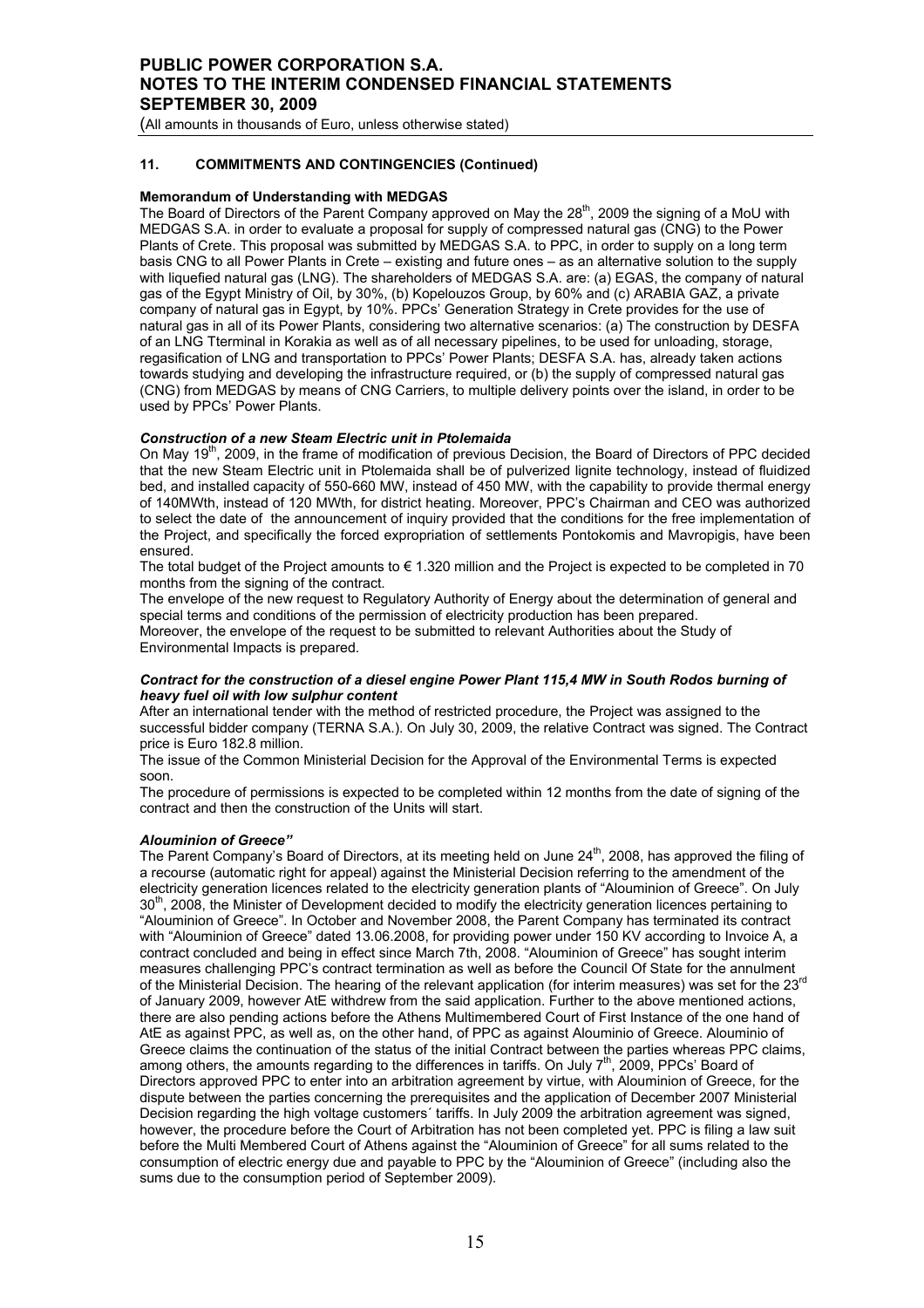(All amounts in thousands of Euro, unless otherwise stated)

### **11. COMMITMENTS AND CONTINGENCIES (Continued)**

### **CLAIMS AGAINST LARKO S.A.**

LARKO S.A. has refused to pay all sums due and payable to PPC related to its consumption of electric energy since December 2008. As for the sums due and payable to PPC related to the consumption of the period 1.11.2008 to 30.4.2009, PPC has already filed a lawsuit before the Multi Membered Court of Athens against the abovementioned company, the hearing day of which has been set for the 10.3.2011. A new lawsuit will be filled soon (within November 2009) in relation to the rest of sums due to PPC by the said company.

# **Complaint against the European Commission's Decision regarding lignite extraction rights**

On May 13<sup>th</sup>, 2008, PPC filed before the Court of First Instance of the European Communities (CFI), an application for annulment of the Commission's decision of March  $5<sup>th</sup>$  2008 regarding the granting by the Hellenic Republic of lignite extraction rights to PPC. The Greek State has intervened before the aforementioned Court in favour of PPC, while two undertaking– competitors of PPC – have intervened in favour of the European Commission. On February 19, the Hellenic Republic submitted its observations before the CFI. Consequently, on February 25 2009, a Commissioner's Letter was addressed to the Hellenic Republic as well as PPC, by which it was made known that the set of measures to be adopted by the Republic must include, the concession through public tender procedures, as soon as possible, to enterprises with the exclusion of PPC, of the relevant lignite rights of the mines of Drama. Elassona, Vevi and Vegora, as well as the disposition of the related extracted amounts to third parties, excluding PPC (save for those cases where no valid offers have been submitted), and the abolishment of article 3 para 3 of Greek law 134/75 by which the relevant lignite extraction rights had been granted to PPC. Finally, both the Hellenic Republic and PPC were requested by the said Letter of the Commission to submit their observations within the period of three (3) weeks. The abovementioned objections were submitted by the Hellenic Republic and PPC to the Commission in time. On August  $4<sup>th</sup>$ , 2009, the European Commission issued a second decision (which was notified to PPC on August 7, 2009), in which the measures for the compliance with the decision of March 5<sup>th</sup>, 2008 are defined as obligatory for the Hellenic Republic. The Commission's Decision defines as obligatory for the Hellenic Republic the launching of public tender procedures for the concession of lignite rights for the mines of Drama, Elassona, Vevi and Vegora to third parties excluding PPC, with the exception of those cases where there are no other valid and binding offers. The Hellenic Republic is also obliged to assure that the third parties that will be awarded the relevant extraction rights, will not sell to PPC the extracted lignite from the specific mines with the exception of those cases where there are no other valid and binding offers. Specifically, with regard to Drama, Elassona and Vegora mines, the Decision of August 4 2009, defines that the tender procedures should be launched within six months from the notification of the decision and the extraction rights should be awarded to the successful bidders within 12 months from the date of notification of the decision. PPC has timely and lawfully submitted (on 19/10/09) an application for annulment of the said decision of the Commission before the CFI of the European Communities.

### **Oil hedging transactions**

In June 2009, the Board of Directors of the Parent Company approved the policy of oil hedging transactions against the increasing volatility in the liquid fuel prices, for the types of fuels that the Company consumes. The company has already hedged a more than 70% of the estimated consumption for the types of liquid fuels that the company consumes, for the second half of 2009.

### **Joint Venture with Golden Energy One Holdings Ltd (Restis Group of Companies) in the Τender launched by the Government of Montenegro**

The Board of Directors of PPC S.A. approved on July 14, 2009, the participation of the Company through a Joint Venture with Golden Energy One Holdings Ltd, a member of Restis Group of Companies, in the Τender launched by the Government of Montenegro for the acquisition of shares and participation in the share capital increase, up to a 45% stake in the company Electroprivreda Crne Gore AD Niksic (EPCG). In addition, the Board of Directors of PPC approved the terms of participation of the Joint Venture in the Tender for the submission of the relevant bid.

On July 17<sup>th</sup>, 2009 the bid was successfully submitted. On July  $24<sup>th</sup>$ , 2009 the Privatisation Council of the Government of Montenegro opened in public the financial offers of the remaining bidders. The Financial offer of the Joint Venture of PPC and Golden Energy One Holdings Ltd was the highest one. On July 30<sup>th</sup>, 2009 the competent Tender Commission of the State of Montenegro evaluated the bids submitted by the Qualified Bidders and the bid submitted by the Consortium Public Power Corporation S.A. – Golden Energy Capital Management S.A. was rejected / refused. Following the contemplated process, the Consortium was informed on August 4, 2009, by the Privatization Council of the Government of Montenegro, that the offer submitted by the Consortium Public Power Corporation S.A. - Golden Energy One Holdings Ltd was rejected, and that the bid was awarded to the last remaining contestant in the tender procedure, Italian company A2A. The Consortium decided not to appeal to the abovementioned decision.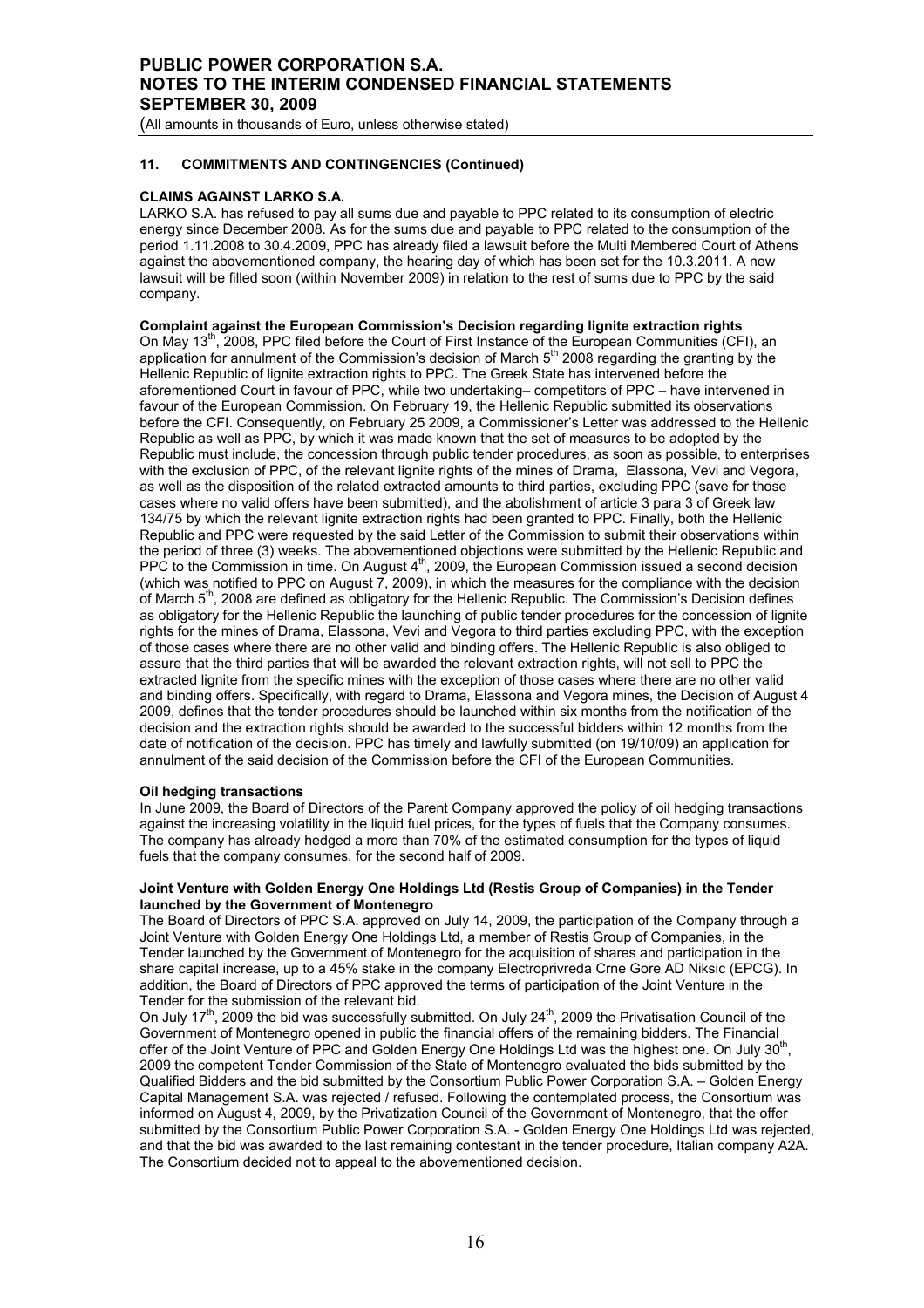(All amounts in thousands of Euro, unless otherwise stated)

### **11. COMMITMENTS AND CONTINGENCIES (Continued)**

### *Tender for the supply and installation of a new combined cycle unit at Megalopolis*

In April 2008, an international tender was announced for the "Study, supply, transportation, installation and putting in operation of a 750-835 MW combined cycle natural gas fired Unit V in Megalopolis". The budgeted cost for the new thermal unit was Euro 570 million with a delivery time of 34 months after the contract is signed. The Board of Directors of PPC on the July 28<sup>th</sup>, 2009 decided the unsealing of the financial offers and authorised the Chairman and CEO after the unsealing of the financial offers to ensure the best benefit of the company concerning the accomplishment of a price for the above mentioned tender with the highest limit of Euro 500 million and the resignation of the successful bidder from any claims related to the 12 months delay, at the commercial operation of the new unit, and more specifically due to any delay in the Projects for the natural gas pipeline construction or/and the Projects for the Ultra high Voltage Center construction in Patra and Megalopolis, as well as the High Voltage Transmission Line Patra – Megalopolis construction, for any reason not within PPCs' liability.

On July 31, 2009, the unsealing of Economical Offers was realised. Τhe Committee of Evaluation completed the economical evaluation of offers according to inquiry and on August 3, 2009, submitted the report, wherein the sorting of the bidders is referred. PPC proceeded in discussions with the successful bidder. On August 25, 2009 the Board of Directors of PPC approved the award of the contract to the successful bidder, the Consortium METKA S.A. and ETADE S.A. The contract price amounts to €500 million instead of the initial offer that was € 543 million. Furthermore, the contractor has accepted that he will not raise any claims related to eventual delay up to 13 months, due to unavailability of Transmission Network of 400 kV or/and Natural Gas. This time interval of 13 months starts, for the delay of supply of natural gas in the Unit, 26 months from the date of signing of the Contract and for the delay of connection with the network 400 KV, 24 months from the date of signing of the Contract. The Preliminary Environmental Assessment-Evaluation of the Unit was issued by the Authorities and the Study for Environmental Impacts of the Unit was submitted. Moreover, the Preliminary Environmental Assessment of the works, concerning the Regulation of the stream "Kouvelorema" inside the Plant site, was also submitted.

Τhe issue of Common Ministerial Decision Approval of Environmental Terms is expected. On September 28, 2009, the Consortium METKA – ETADE was invited for the preparation of the Contract, which is expected to be signed soon.

### **Agreement for Collaboration with the Ministry of Employment**

On August 5<sup>th</sup>, 2009, the Ministry of Employment and PPC S.A. agreed to collaborate in order PPC to engage 2.000 unemployed people. Until the approval date of the Financial Statements, there has not been any delvelopmet regarding this agreement.

# *Common participation with ENEL SpA in Kosovo's tender:*

In November 2006, SENCAP signed an agreement with ENEL SpA, the Italian power company, to form a bidding consortium in order to commonly participate in a tender of the Ministry of Energy and Mines of Kosovo's Temporary Self Administration. The Ministry was seeking participation of competent private investors for the preliminary stage of the tender. A common expression of interest was filed in late November 2006. The project of the above mentioned tender consists of: (a) construction of a new power generating station with an installed capacity up to 2,100 MW, approximately, (b) development of a new lignite mine for the existing power generating stations, (c) development of a new mine in order to supply new generating stations and d) upgrading of the existing power generating station. By late December 2006, Kosovo's Ministry of Energy and Mines announced that the bidding consortium formed by SENCAP and ENEL SpA was among the four competitors, out of ten, pre-selected, thus will proceed to the next stage of the tender. At the beginning of August 2007, the Project Steering Committee announced the engagement of an international firm of advisors for the transaction. According to the preliminary schedule released on July 20, 2009 by the Tender Advisor, it is evaluated that the bid competitors are going to be invited by the Kosovos' Ministry of Energy and Mines, to participate in a Request for Proposals to be launched no later then the 1<sup>st</sup> quarter of 2010.

### *Approval of business collaboration with "Halyvourgiki"*

The Parent Company's Board of Directors, in its meeting dated April 3, 2008 has approved a business collaboration memorandum with Halyvourgiki. The memorandum between PPC and Halyvourgiki refers to the exploration of collaboration on the following: (a) the construction and operation of two combined cycle natural gas fired units, with a power of 880 MW, in an area inside Halyvourgiki's infrastructure with both units embodying the best available environmentally friendly technology and (b) the transformation of two existing power units with a total power of 100 MVA, in order to compensate for summer's peak demand. The business collaboration memorandum also anticipates the formation of an independent societe anonyme to undertake the above mentioned project with Halyvourgiki owning 51% of the company's capital share and PPC owning 49%. On August 28, 2008 PPCs' Board of Directors approved the terms and conditions of the shareholders collaboration (PPC and HALYVOURGIKI S.A.), for the under formation societe anonyme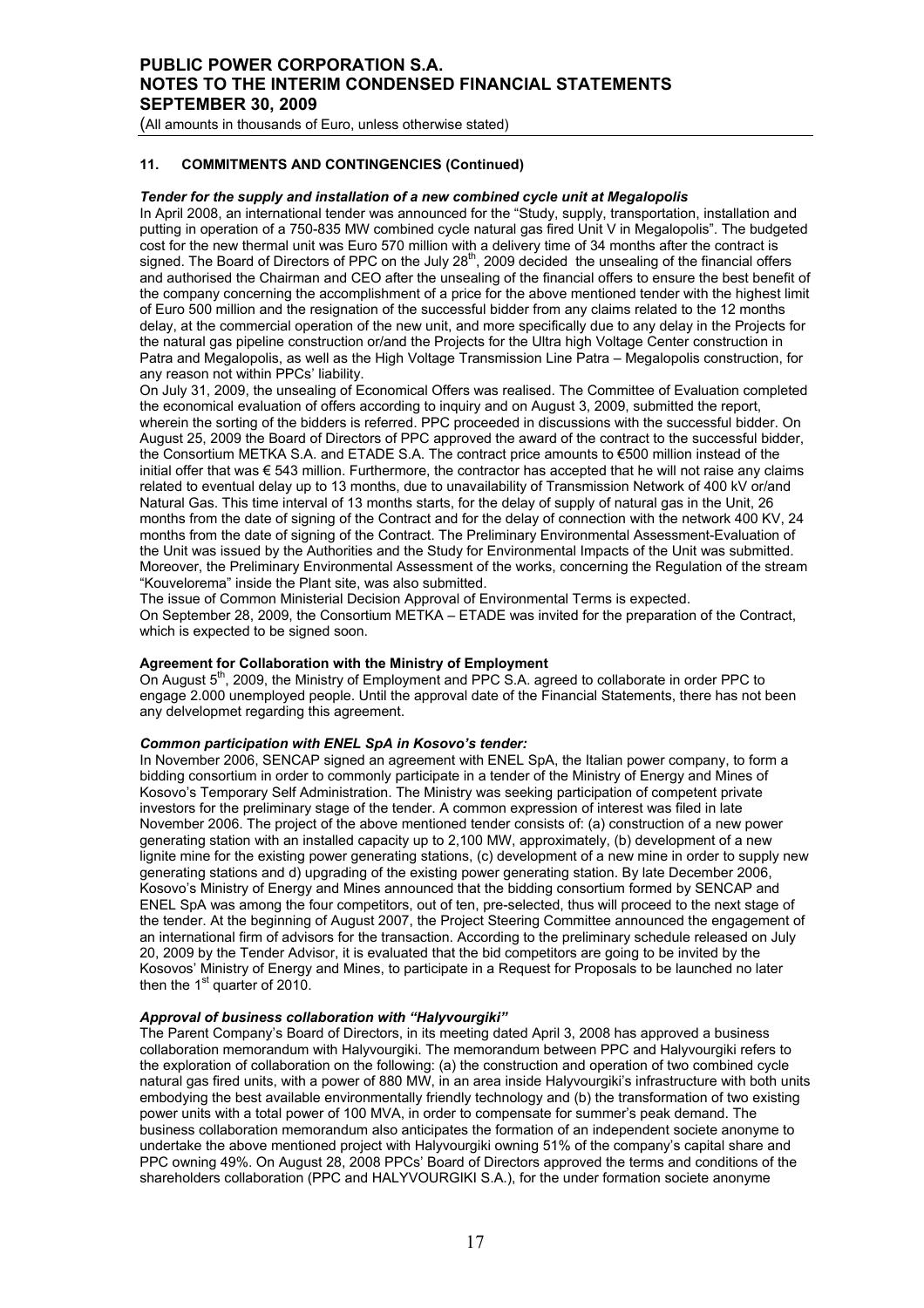(All amounts in thousands of Euro, unless otherwise stated)

# **11. COMMITMENTS AND CONTINGENCIES (Continued)**

company. In October 2008, PPC's Board of Directors approved the appropriate actions for the inception of a separate societe anonyme, which will handle the aforementioned project with Halyvourgiki S.A holding 51% of its share capital and PPC 49%, as well as the payment of Euro 4,900 in order for PPC to participate to the new company's share capital. PPC and Halyvourgiki signed the Shareholders' Agreement on 12.02.09 and agreed on the draft of the Articles of Association. Halyvourgiki S.A. will own 51% of the share capital of the joint venture and PPC will own 49%. In February 16, 2009 PPC and HALYVOURGIKI S.A. filed an application to the Independent Committee of Competition, for the formation of the aforementioned company. On May  $29<sup>th</sup>$ , 2009, the Independent Committee of Competition approved the formation of the company. A contract with the Technical Advisor of the project has already been signed and in July 2009, the contract with the Financial Advisor was signed also. HALYVOURGIKI S.A. filed an application to the Regulatory Authority of Energy for the advisory opinion to the Ministry of Environment, Energy and Climate Change on the transfer of the generation license owned by HALYVOURGIKI to the NewCo which will be jointly formed based on the Shareholders Agreement.

### **Approval of Business Collaboration with Quantum Corporation Ltd and Bank of Cyprus**

PPC signed on the July 2<sup>rd</sup>, 2009 a "MoU" with Bank of Cyprus and Quantum Corporation for studying the feasibility of the construction and operation of power plants in Bosnia-Herzegovina.

## **12. SUBSEQUENT EVENTS**

### **Financing from European Investment Bank (EIB)**

In October 2009, the European Investment Bank sent a proposal for financing Transmission – Distribution projects for the period 2008 – 2011 amounted  $\epsilon$  950 million.

### **13. SEGMENT INFORMATION**

Sales and inter segment results are as follows:

|                                   |             | <b>Sales</b> | <b>Result</b> |            |
|-----------------------------------|-------------|--------------|---------------|------------|
|                                   | 30.09.2009  | 30.09.2008   | 30.09.2009    | 30.09.2008 |
| <b>Interconnected system</b>      |             |              |               |            |
| <b>Mines</b>                      | 598,302     | 583,816      | 23,059        | 17,927     |
| Generation                        | 2,468,170   | 3,596,287    | 721,867       | 228,193    |
| Transmission                      | 198,456     | 236,930      | 54,940        | 108,693    |
| Distribution network              | 576,281     | 563,418      | 197,213       | 199,295    |
| <b>HTSO</b>                       | 567,398     |              | (215)         |            |
| Supply                            | 3,866,972   | 4,692,754    | (136,066)     | (261, 609) |
|                                   | 8,275,579   | 9,673,205    | 860,798       | 292,499    |
| <b>Creta Network</b>              |             |              |               |            |
| Generation                        | 268,160     | 362,539      | 34,914        | (912)      |
| Distribution network              | 36,793      | 37,178       | 7,979         | 2,743      |
| Supply                            | 247,327     | 241,918      | 64,962        | (185,643)  |
|                                   | 552,280     | 641,635      | 107,855       | (183,812)  |
| Non interconnected network        |             |              |               |            |
| Generation                        | 244,638     | 354,362      | (30, 141)     | 2,343      |
| Distribution network              | 34,142      | 33,455       | (6,901)       | (15, 590)  |
| Supply                            | 221,317     | 213,838      | 68,959        | (184, 347) |
|                                   | 500,097     | 601,655      | 31,917        | (197,594)  |
| <b>Operator of Island Network</b> | 580,971     |              | (10, 061)     |            |
| Eliminations                      | (5,414,448) | (6,500,176)  |               |            |
| <b>Financial expenses</b>         |             |              | (122, 064)    | (154, 264) |
| Subsidiaries and related parties  |             |              | 515           | (15, 109)  |
| Income tax                        |             |              | (226,251)     | 13,650     |
| Grand total                       | 4,494,479   | 4,416,319    | 642,709       | (244, 630) |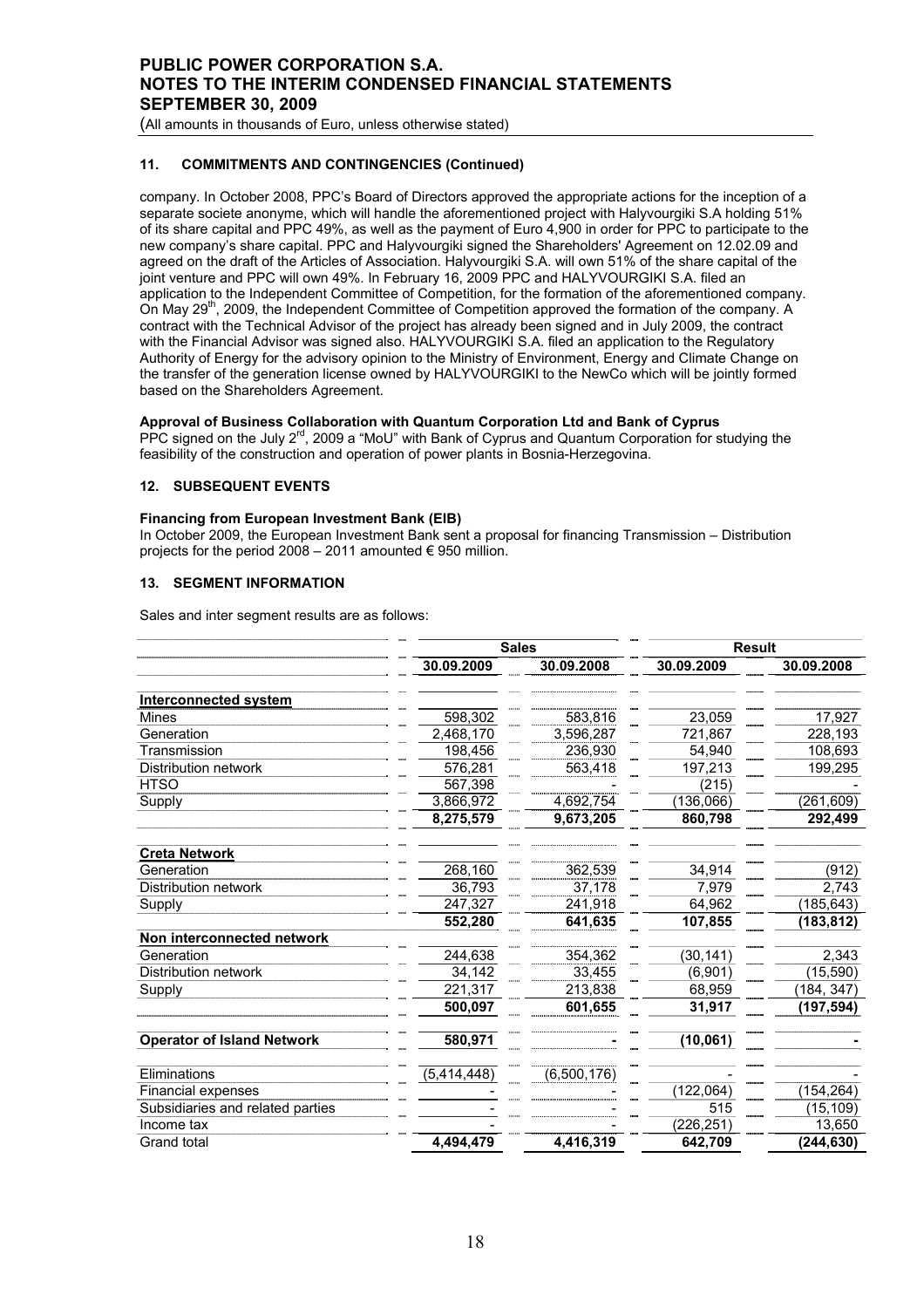# **FIGURES AND INFORMATION**